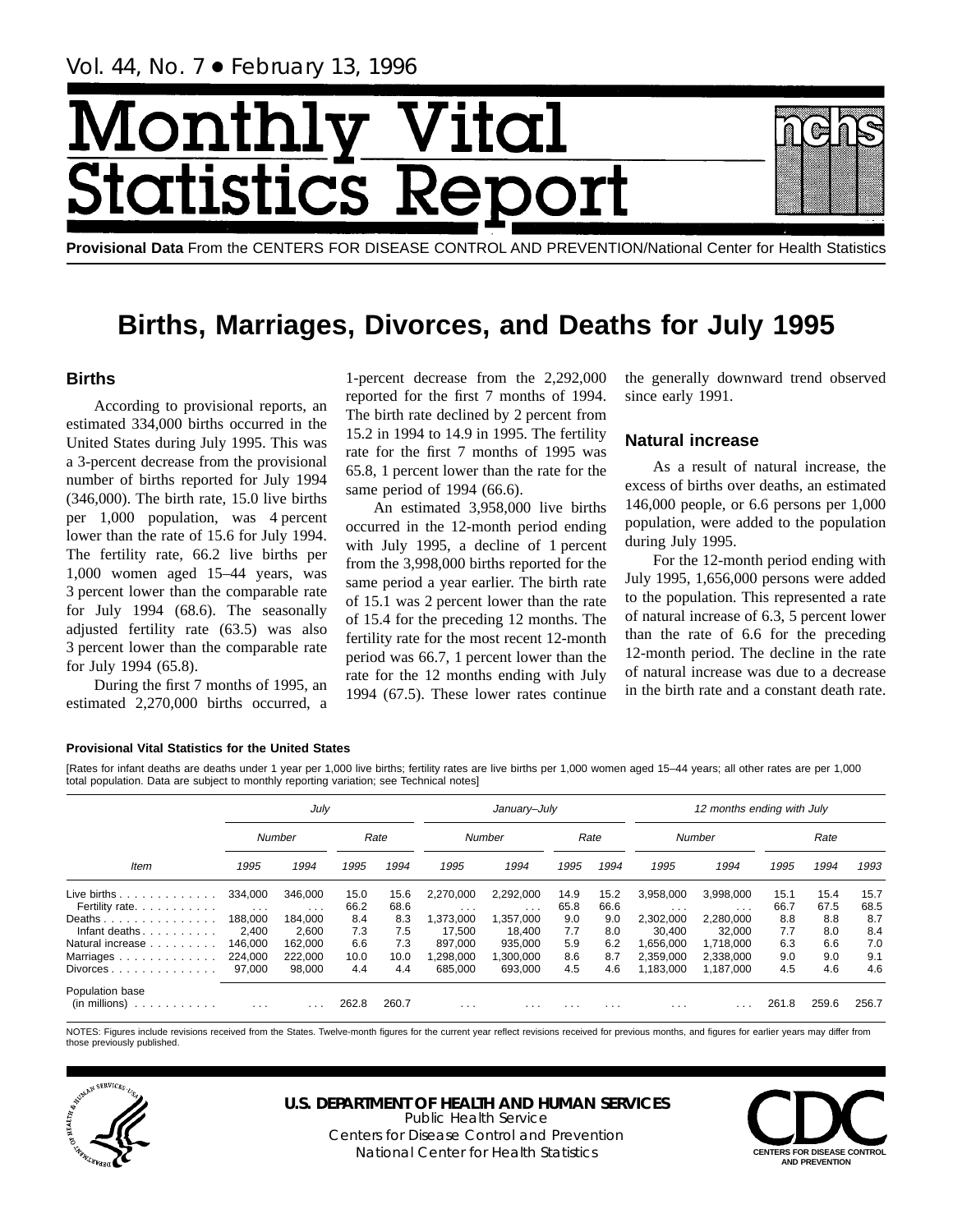## **Marriages**

Approximately 224,000 couples married in July 1995, 1 percent more than in July 1994 (222,000). The marriage rate per 1,000 population for July was 10.0 in both years.

The number of marriages performed in the first 7 months of 1995 (1,298,000) was slightly lower than the number performed for the first 7 months of 1994 (1,300,000). The marriage rate for the 7-month period in 1995 was 1 percent lower (8.6) than the marriage rate for the comparable period in 1994 (8.7).

The number of marriages performed during the 12 months ending with July 1995 (2,359,000) was 1 percent higher than the number of marriages performed during the comparable period a year earlier (2,338,000). The marriage rate was 9.0 for the period ending with July 1994 and for the period ending with July 1995.

## **Divorces**

An estimated 97,000 divorces were granted in July 1995, 1 percent fewer than were granted in July a year earlier (98,000). The divorce rate per 1,000 population for July was 4.4 in both years.

The number and rate of divorces for the first 7 months of 1995 were lower than the number and rate for the same period in 1994. The number of divorces for the 7-month period in 1995 was 1 percent lower (685,000) than the number of divorces for the same 7-month period in 1994 (693,000), while the rate declined 2 percent—from 4.6 in 1994 to 4.5 in 1995.

Approximately 1,183,000 couples divorced during the 12-month period ending with July 1995, a slight decline compared with the number divorced during the same period a year earlier (1,187,000). The divorce rate for the current 12-month period (4.5) was 2 percent lower than the rate for the period ending with July 1994 (4.6).

## **Deaths**

For July 1995 there were an estimated 188,000 deaths in the United States. The death rate was 8.4 deaths per 1,000 population, 1 percent higher than the rate of 8.3 for July a year earlier.



**Provisional birth rates per 1,000 population by month: United States, 1993–95**



**Provisional seasonally adjusted fertility rates per 1,000 women aged 15–44 years: United States, 1991–95**



**Provisional marriage rates per 1,000 population by month: United States, 1993–95**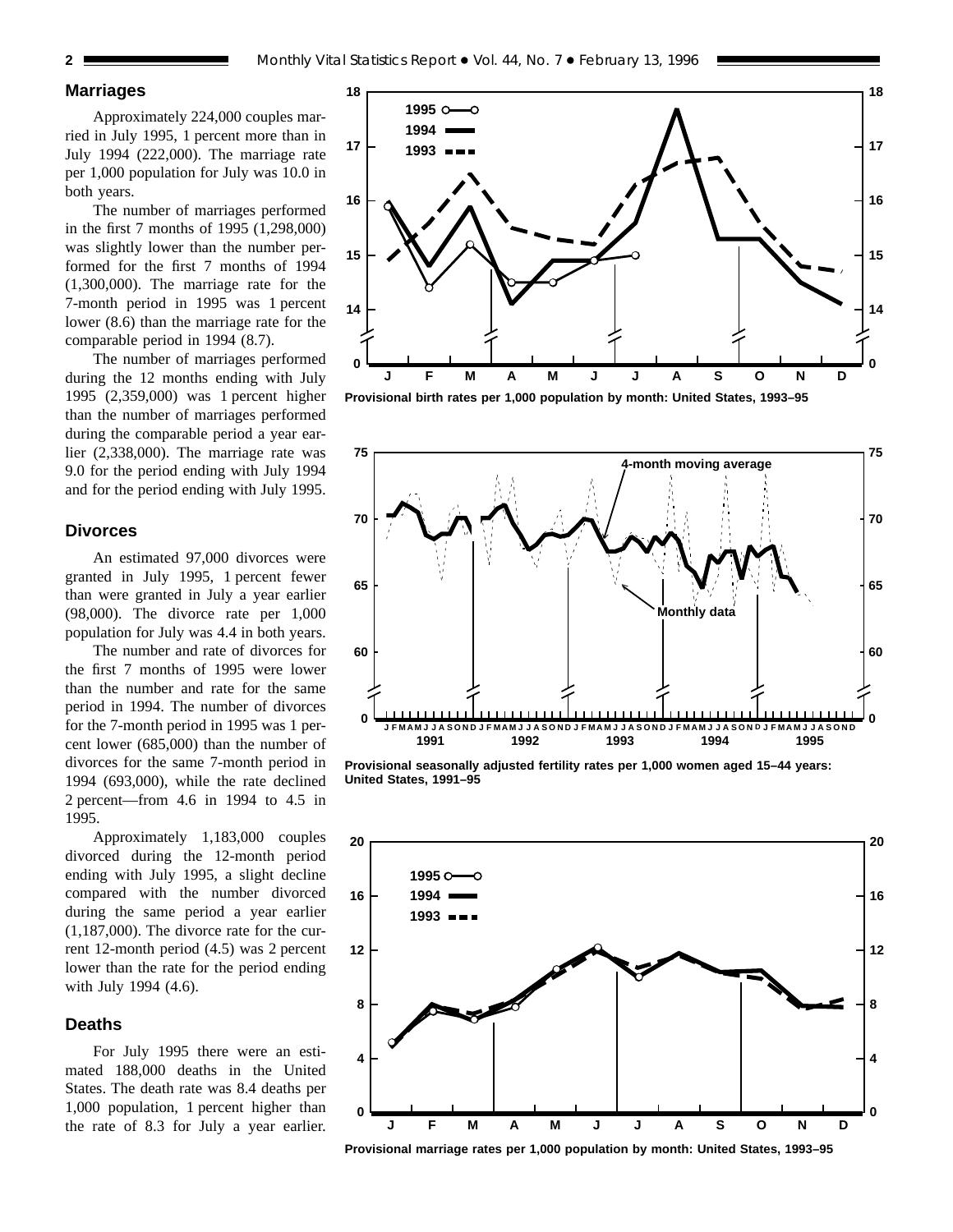Among the 188,000 deaths for July 1995 were 2,400 deaths at ages under 1 year.

According to provisional statistics, 1,373,000 deaths occurred during the first 7 months of 1995, 1 percent higher than the number estimated for the first 7 months of 1994 (1,357,000). The death rate, 9.0 per 1,000 population, was the same as the rate for January–July 1994. Among the 1,373,000 deaths for the first 7 months of 1995 were 17,500 deaths at ages under 1 year, yielding an infant mortality rate of 7.7 per 1,000 live births. This rate was 4 percent lower than the rate of 8.0 for the first 7 months of 1994.

The death rate for the 12 months ending with July 1995 was 8.8 deaths per 1,000 population, the same as the rate for the comparable 12-month period a year earlier. The infant mortality rate for this 12-month period was 7.7 per 1,000 live births, 4 percent lower than the rate of 8.0 for the 12 months ending with July 1994.

*Current Mortality Sample, 12 months ending with June 1995—*The provisional death rate for the 12 months ending with June 1995 was 878.6 per 100,000 population, compared with a rate of 878.8 for the 12-month period ending with June 1994. The change in the death rate was not statistically significant. The provisional age-adjusted death rate for the 12-month period ending with June 1995 was 507.0 per 100,000 U.S. standard million population, 1 percent lower than the rate of 510.7 for the 12-month period ending with June 1994. Age-adjusted death rates control for changes and variations in the age composition of the population; therefore, they are better indicators than crude rates for showing changes in mortality risk over time and for showing differences between race-sex groups within the population. Among the race-sex groups, the estimated ageadjusted death rates decreased for white males and black males. By age the death rate for the total population decreased for the age groups 65–74 years and 85 years and over.

Among the major causes of death, the estimated death rate decreased between the two successive 12-month periods for Diseases of heart, Pneumonia and influenza, and Homicide and legal intervention. The death rate increased between the two successive 12-month



**Provisional death rates per 1,000 population by month: United States, 1993–95**



![](_page_2_Figure_9.jpeg)

**Provisional birth rates per 1,000 population for successive 12-month periods ending with month indicated: United States, 1991–95**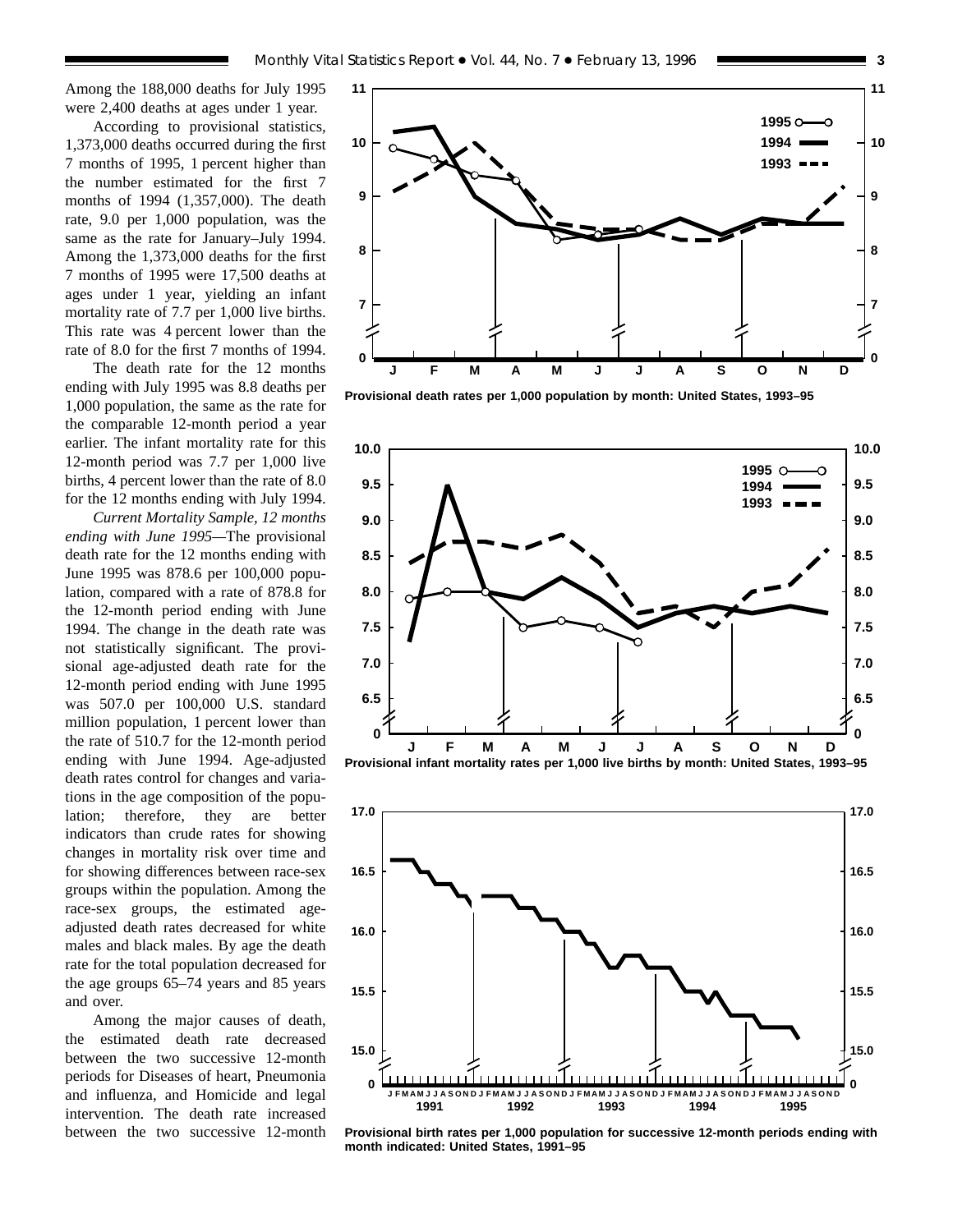periods for Cerebrovascular diseases and Human immunodeficiency virus infection.

The death rate for Injury by firearms for the 12 months ending with June 1995 was 14.3 per 100,000 population, 5 percent lower than the rate of 15.1 for the comparable 12-month period a year earlier.

The infant mortality rate for the 12 months ending with June 1995 was 772.7 per 100,000 live births, 4 percent lower than the rate of 804.9 for the same 12-month period a year earlier. For infants under 28 days, the 12-month rate ending with June 1995 was 492.8 compared with a rate of 516.0 for the 12-month period a year earlier. The infant mortality rate for infants 28 days–11 months was 279.9 compared with a rate of 288.7 for the 12-month period a year earlier. The changes in the mortality rates for infants under 28 days and for those 28 days–11 months were not statistically significant. Among causes of infant death, the infant mortality rate decreased between the two successive 12-month periods for Respiratory distress syndrome.

![](_page_3_Figure_4.jpeg)

**Provisional marriage rates per 1,000 population for successive 12-month periods ending with month indicated: United States, 1991–95**

![](_page_3_Figure_6.jpeg)

**Provisional divorce rates per 1,000 population for successive 12-month periods ending with month indicated: United States, 1991–95**

![](_page_3_Figure_8.jpeg)

**Provisional death rates per 1,000 population for successive 12-month periods ending with month indicated: United States, 1991–95**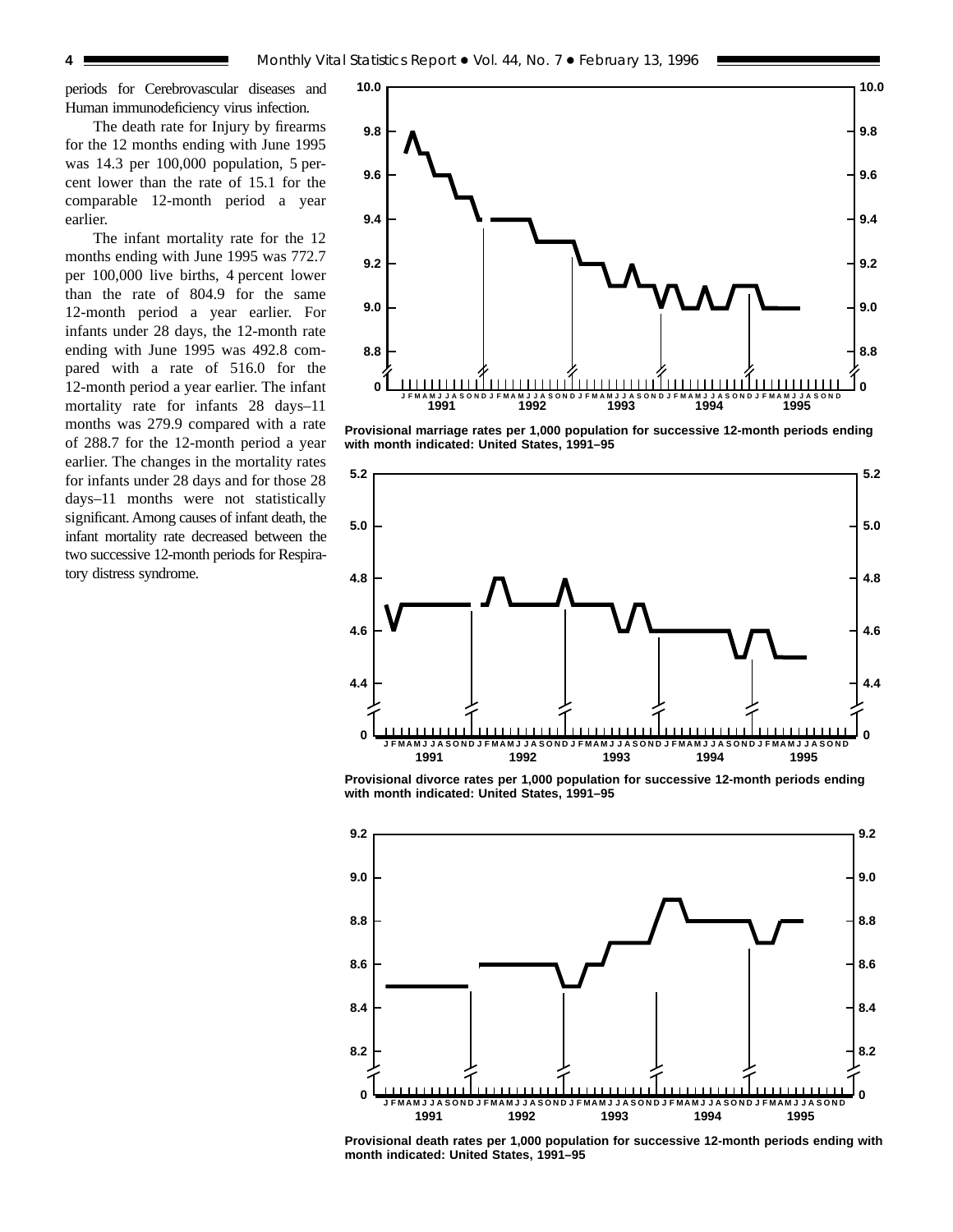![](_page_4_Figure_1.jpeg)

**Provisional infant mortality rates per 1,000 live births for successive 12-month periods ending with month indicated: United States, 1991–95**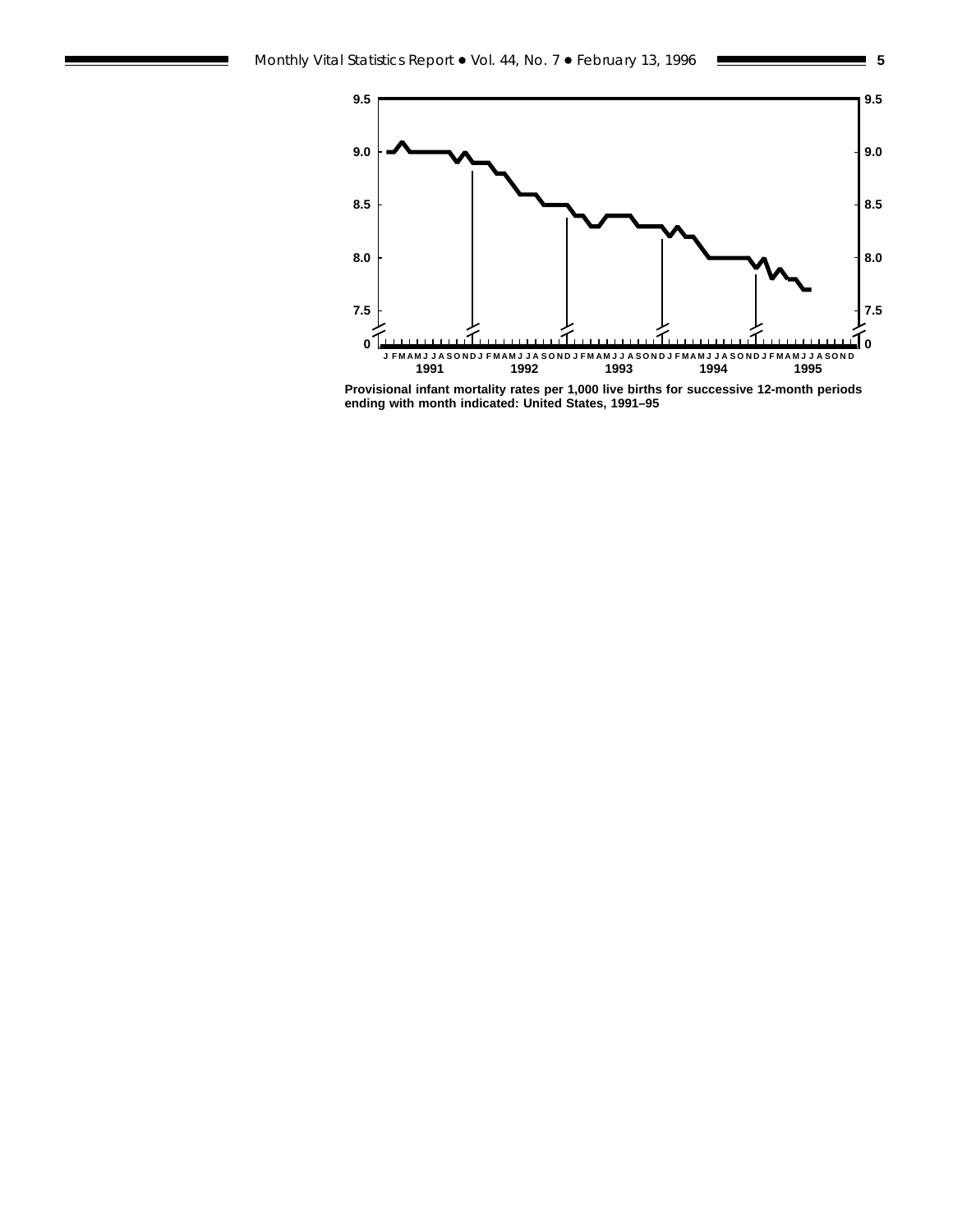# **Symbols**

- - Data not available
- . . . Category not applicable
- Quantity zero
- 0.0 Quantity more than zero but less than 0.05
- \* Figure does not meet standards of reliability or precision (see Technical notes)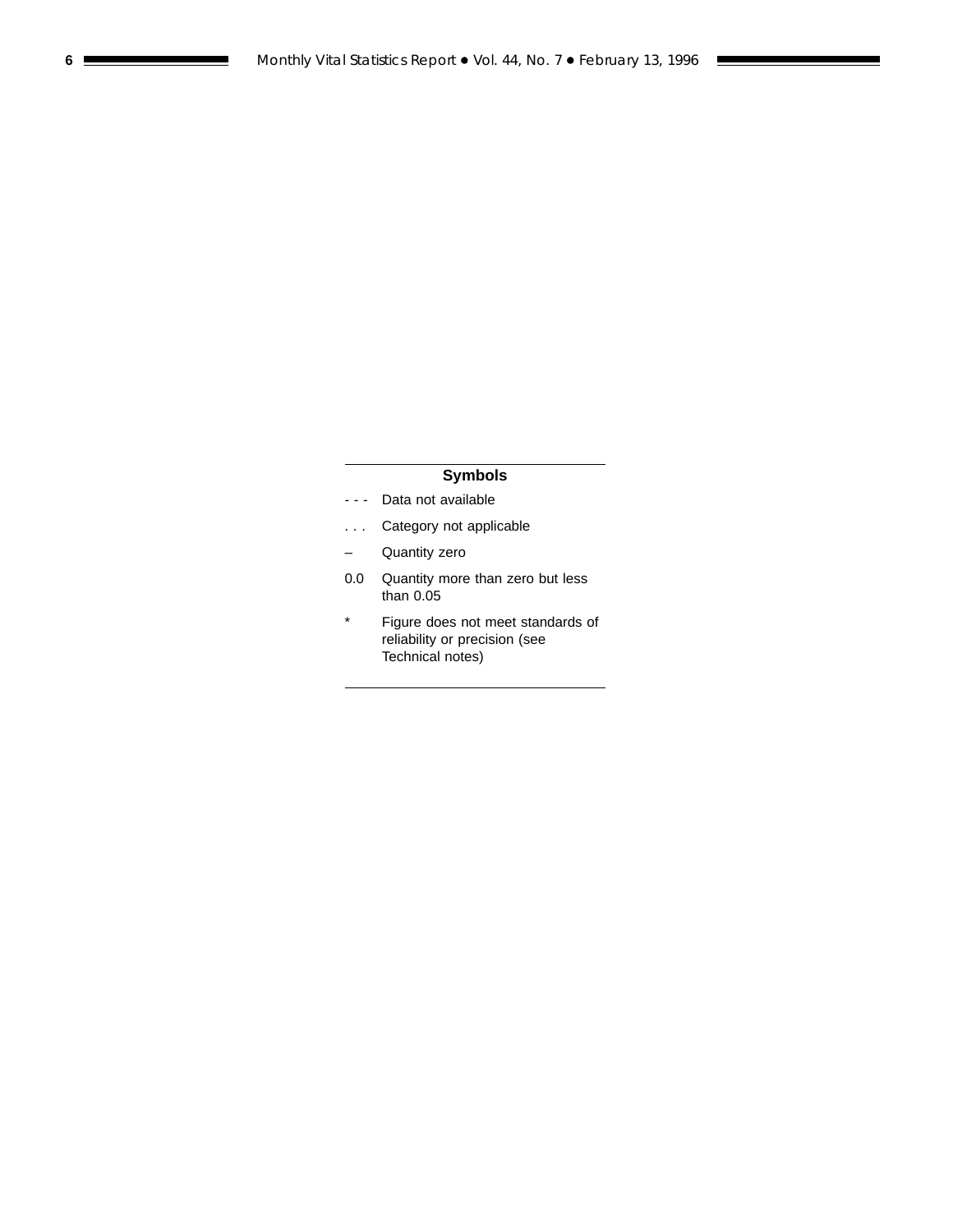### **Table 1. Provisional number of live births, marriages, divorces, deaths, and infant deaths and rates, by month: United States, January 1994–July 1995**

[Data are provisional and are subject to monthly reporting variation; see Technical notes]

|                                                                                                      | Live births |                                 |                  | Marriages                           |         | <b>Divorces</b>                 |         |                                 | Deaths  |                                 | Infant deaths |                                  |
|------------------------------------------------------------------------------------------------------|-------------|---------------------------------|------------------|-------------------------------------|---------|---------------------------------|---------|---------------------------------|---------|---------------------------------|---------------|----------------------------------|
|                                                                                                      |             |                                 | aged 15-44 years | Rate per 1,000 women                |         |                                 |         |                                 |         |                                 |               |                                  |
| Period                                                                                               | Number      | Rate per<br>1,000<br>population | Unadjusted       | Seasonally<br>adjusted <sup>1</sup> | Number  | Rate per<br>1,000<br>population | Number  | Rate per<br>1,000<br>population | Number  | Rate per<br>1,000<br>population | Number        | Rate per<br>1,000<br>live births |
| 1994:                                                                                                |             |                                 |                  |                                     |         |                                 |         |                                 |         |                                 |               |                                  |
| January. $\ldots$ .                                                                                  | 352.000     | 16.0                            | 69.9             | 73.4                                | 107.000 | 4.9                             | 97.000  | 4.4                             | 224.000 | 10.2                            | 2,500         | 7.3                              |
| February                                                                                             | 294,000     | 14.8                            | 64.8             | 66.1                                | 156,000 | 8.0                             | 88,000  | 4.4                             | 204,000 | 10.3                            | 2,900         | 9.5                              |
| March                                                                                                | 350.000     | 15.9                            | 69.6             | 70.6                                | 147,000 | 6.8                             | 103.000 | 4.7                             | 199,000 | 9.0                             | 2,700         | 8.0                              |
| April<br>.                                                                                           | 302.000     | 14.1                            | 62.0             | 63.5                                | 175,000 | 8.3                             | 100.000 | 4.7                             | 182,000 | 8.5                             | 2,500         | 7.9                              |
| May<br>$\begin{array}{cccccccccccccc} . & . & . & . & . & . & . & . & . & . & . & . & . \end{array}$ | 329,000     | 14.9                            | 65.3             | 65.8                                | 232,000 | 10.5                            | 104,000 | 4.7                             | 186,000 | 8.4                             | 2,700         | 8.2                              |
| June<br>.                                                                                            | 319.000     | 14.9                            | 65.5             | 64.2                                | 262,000 | 12.2                            | 103,000 | 4.8                             | 176,000 | 8.2                             | 2,500         | 7.9                              |
| July                                                                                                 | 346.000     | 15.6                            | 68.6             | 65.8                                | 222,000 | 10.0                            | 98,000  | 4.4                             | 184.000 | 8.3                             | 2,600         | 7.5                              |
| August $\ldots$                                                                                      | 392.000     | 17.7                            | 77.7             | 73.4                                | 262,000 | 11.8                            | 99,000  | 4.5                             | 190.000 | 8.6                             | 2,800         | 7.7                              |
| September                                                                                            | 329.000     | 15.3                            | 67.4             | 63.4                                | 224,000 | 10.4                            | 99,000  | 4.6                             | 178,000 | 8.3                             | 2,500         | 7.8                              |
| October $\ldots$ , $\ldots$                                                                          | 340.000     | 15.3                            | 67.3             | 67.6                                | 232.000 | 10.5                            | 99.000  | 4.5                             | 190.000 | 8.6                             | 2,600         | 7.7                              |
| November                                                                                             | 313.000     | 14.5                            | 64.1             | 66.1                                | 171,000 | 7.9                             | 98.000  | 4.5                             | 182,000 | 8.5                             | 2,500         | 7.8                              |
| December                                                                                             | 314.000     | 14.1                            | 62.3             | 64.8                                | 173,000 | 7.8                             | 103,000 | 4.7                             | 190,000 | 8.5                             | 2,500         | 7.7                              |
| 1995:                                                                                                |             |                                 |                  |                                     |         |                                 |         |                                 |         |                                 |               |                                  |
| January $\ldots$ , $\ldots$                                                                          | 353,000     | 15.9                            | 70.0             | 73.5                                | 113,000 | 5.2                             | 96,000  | 4.3                             | 220,000 | 9.9                             | 2,700         | 7.9                              |
| February<br>$\alpha$ , and $\alpha$ , and $\alpha$                                                   | 288.000     | 14.4                            | 63.3             | 64.6                                | 146.000 | 7.5                             | 89.000  | 4.4                             | 194.000 | 9.7                             | 2,400         | 8.0                              |
| March                                                                                                | 339.000     | 15.2                            | 67.1             | 68.1                                | 150,000 | 6.9                             | 98,000  | 4.4                             | 208,000 | 9.4                             | 2,700         | 8.0                              |
| April<br>.                                                                                           | 313.000     | 14.5                            | 64.1             | 65.7                                | 164,000 | 7.8                             | 98,000  | 4.6                             | 200,000 | 9.3                             | 2,400         | 7.5                              |
| May<br>.                                                                                             | 322,000     | 14.5                            | 63.8             | 64.3                                | 237,000 | 10.6                            | 103,000 | 4.6                             | 184,000 | 8.2                             | 2,500         | 7.6                              |
| June<br>.                                                                                            | 321,000     | 14.9                            | 65.7             | 64.4                                | 263.000 | 12.2                            | 104,000 | 4.8                             | 180.000 | 8.3                             | 2,400         | 7.5                              |
| July                                                                                                 | 334,000     | 15.0                            | 66.2             | 63.5                                | 224,000 | 10.0                            | 97,000  | 4.4                             | 188,000 | 8.4                             | 2,400         | 7.3                              |

<sup>1</sup>The method of seasonal adjustment, developed by the U.S. Bureau of the Census, is described in The X-11 Variant of the Census Method II Seasonal Adjustment Program, Technical Paper<br>No. 15 (1967 revision).

NOTE: Figures include all revisions received from the States and, therefore, may differ from those previously published.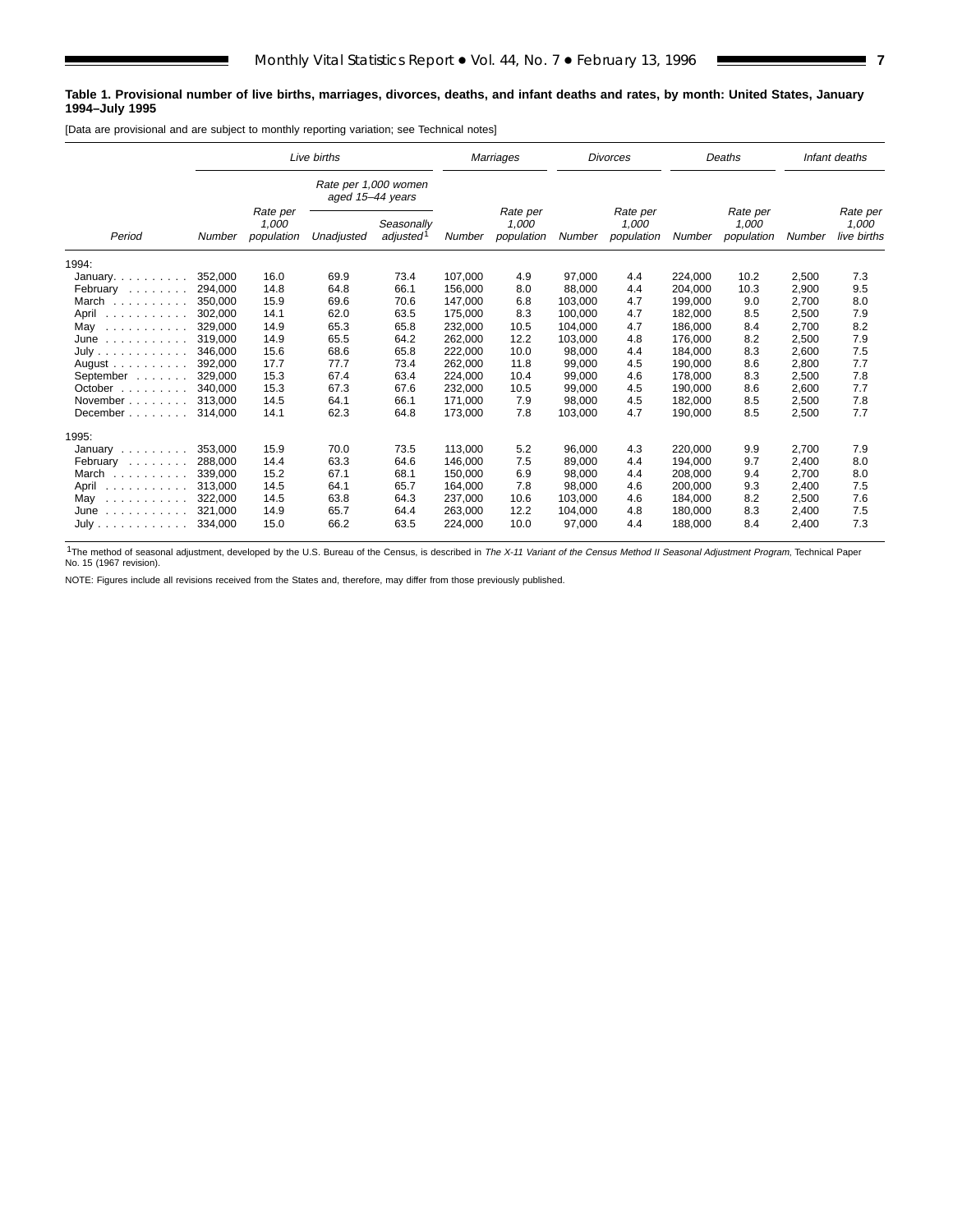# **Table 2. Provisional number of live births and deaths: Each division and State, July 1994 and 1995, and cumulative figures, 1993–95**

[Data are estimates by State of residence; see Technical notes]

|                                                          | Live births     |                      |                  |                      |                      | Deaths         |                      |                 |                      |                      |  |  |  |
|----------------------------------------------------------|-----------------|----------------------|------------------|----------------------|----------------------|----------------|----------------------|-----------------|----------------------|----------------------|--|--|--|
|                                                          |                 | July                 |                  | January-July         |                      |                | July                 |                 | January-July         |                      |  |  |  |
| Area                                                     | 1995            | 1994                 | 1995             | 1994                 | 1993                 | 1995           | 1994                 | 1995            | 1994                 | 1993                 |  |  |  |
| New England $\ldots$<br>Maine                            | 13.567<br>1,263 | 14,539<br>1,189      | 104,351<br>8,097 | 102,072<br>8,290     | 105,417<br>8,567     | 9,622<br>1,004 | 9,495<br>1,099       | 70,482<br>6,726 | 68,060<br>6,516      | 70,304<br>6,725      |  |  |  |
| New Hampshire                                            | 1,356           | 1,474                | 8,453            | 8,560                | 8,389                | 726            | 668                  | 5,475           | 5,171                | 5,148                |  |  |  |
| Vermont $\dots\dots\dots\dots\dots\dots$                 | 519             | 540                  | 3,926            | 3,965                | 4,333                | 352            | 350                  | 3,091           | 2,742                | 2,947                |  |  |  |
| Massachusetts                                            | 6,139           | 6,256                | 48,361           | 48,914               | 51,503               | 4,054          | 4,440                | 32,772          | 31,513               | 33,590               |  |  |  |
| Rhode Island                                             | 1,238           | 1,290                | 7,202            | 7,674                | 8,452                | 796            | 774                  | 5,659           | 5,492                | 5,822                |  |  |  |
| Connecticut                                              | 3,052           | 3,790                | 28,312           | 24,669               | 24,173               | 2,690          | 2,164                | 16,759          | 16,626               | 16,072               |  |  |  |
| Middle Atlantic                                          | 47,707          | 48,637               | 303,274          | 319,908              | 326,126              | 30,406         | 29,434               | 222,923         | 218,824              | 222,953              |  |  |  |
| New York.                                                | 23,142          | 23,821               | 152,341          | 163,498              | 163,908              | 13,825         | 13,898               | 101,701         | 100,263              | 104,057              |  |  |  |
| New Jersey                                               | 11,421          | 11,315               | 61,376           | 64,704               | 68,577               | 6,151          | 5,648                | 45,110          | 42,856               | 43,331               |  |  |  |
| Pennsylvania                                             | 13,144          | 13,501               | 89,557           | 91,706               | 93,641               | 10,430         | 9,888                | 76,112          | 75,705               | 75,565               |  |  |  |
| East North Central                                       | 53,457          | 54,233               | 356,710          | 373,361              | 383,002              | 32,112         | 30.404               | 231,071         | 234,191              | 226,581              |  |  |  |
| Ohio.                                                    | 11,991          | 12,610               | 86,358           | 94,879               | 94,596               | 8,623          | 7,863                | 61,652          | 63,597               | 59,843               |  |  |  |
| Indiana                                                  | 7,536           | 6,812                | 44,327           | 46,701               | 48,985               | 4,383          | 4,654                | 30,323          | 31,642               | 30,337               |  |  |  |
| Illinois.                                                | 16,860          | 16,921               | 107,992          | 109,248              | 110,960              | 8,821          | 8,269                | 63,528          | 63,292               | 62,073               |  |  |  |
| Michigan                                                 | 11,685          | 12,305               | 78,837           | 81,765               | 86,742               | 6,561          | 6,327                | 49,060          | 48,959               | 48,611               |  |  |  |
| Wisconsin                                                | 5,385           | 5,585                | 39,196           | 40,768               | 41,719               | 3,724          | 3,291                | 26,508          | 26,701               | 25,717               |  |  |  |
| West North Central                                       | 23,447          | 23,362               | 154.153          | 147,627              | 148.643              | 14,556         | 14,039               | 103,308         | 101,294              | 101,399              |  |  |  |
| Minnesota                                                | 5,683           | 5,860                | 36,787           | 38,137               | 37,780               | 2,942          | 3,046                | 21,726          | 21,420               | 21,057               |  |  |  |
| $Iowa.$                                                  | 3,326           | 3,008                | 25,233           | 20,396               | 21,008               | 2,252          | 2,029                | 15,543          | 15,394               | 17,453               |  |  |  |
| Missouri                                                 | 6,992           | 7,839                | 43,666           | 44,516               | 44,411               | 5,256          | 5,178                | 35,578          | 34,270               | 32,953               |  |  |  |
| North Dakota                                             | 691             | 783                  | 5,098            | 5,018                | 5,079                | 462            | 471                  | 3,532           | 3,445                | 3,398                |  |  |  |
| South Dakota                                             | 885             | 848                  | 6,345            | 6,193                | 6,341                | 530            | 508                  | 4,045           | 4,002                | 3,970                |  |  |  |
| Nebraska                                                 | 2,003           | 2,139                | 13,487           | 13,093               | 13,303               | 1,256          | 1,171                | 8,915           | 8,600                | 8,745                |  |  |  |
| Kansas                                                   | 3,867           | 2,885                | 23,537           | 20,274               | 20,721               | 1,858          | 1,636                | 13,969          | 14,163               | 13,823               |  |  |  |
| South Atlantic                                           | 56.867          | 56,934               | 381,531          | 378,379              | 385,826              | 34,372         | 33,423               | 260,472         | 255.405              | 253,318              |  |  |  |
| Delaware                                                 | 1,054           | 781                  | 6,007            | 5,970                | 6,165                | 469            | 462                  | 3,642           | 3,624                | 3,631                |  |  |  |
| Maryland                                                 | 5,920           | 6,402                | 42,429           | 39,296               | 42,461               | 3,223          | 3,298                | 24,106          | 22,773               | 25,365               |  |  |  |
| District of Columbia                                     | 719             | 883                  | 5,214            | 5,765                | 5,815                | 476            | 561                  | 3,719           | 4,020                | 3,979                |  |  |  |
| Virginia                                                 | 8,165           | 8,395                | 54,309           | 54,488               | 56,273               | 4,196          | 4,330                | 31,439          | 32,261               | 30,741               |  |  |  |
| West Virginia                                            | 1,851           | 1,733                | 12,816           | 13,187               | 13,133               | 1,517          | 1,446                | 11,878          | 12,241               | 11,950               |  |  |  |
| North Carolina                                           | 9,778           | 10,283               | 60,558           | 57,862               | 57,296               | 5,273          | 5,290                | 38,516          | 38,767               | 37,557               |  |  |  |
| South Carolina                                           | 3,957           | 4,130                | 28,568           | 30,249               | 31,692               | 2,397          | 2,383                | 19,000          | 18,247               | 18,424               |  |  |  |
| Georgia.                                                 | 7,641           | 8,527                | 65,154           | 62,236               | 63,893               | 4,413          | 3,744                | 34,827          | 33,798               | 33,288               |  |  |  |
| Florida                                                  | 17,782          | 15,800               | 106,476          | 109,326              | 109,098              | 12,408         | 11,909               | 93,345          | 89,674               | 88,383               |  |  |  |
| East South Central                                       | 18,372          | 20,030               | 127,802          | 131,783              | 133,089              | 12,663         | 12,698               | 94,361          | 93,496               | 92,373               |  |  |  |
| Kentucky                                                 | 4,394           | 4,550                | 29,091           | 29,883               | 30,214               | 2,977          | 2,857                | 23,396          | 22,740               | 22.162               |  |  |  |
| Tennessee                                                | 5,658           | 6,385                | 41,050           | 42,636               | 41,313               | 3,764          | 4,327                | 29,829          | 28,812               | 28,997               |  |  |  |
| Alabama                                                  | 5,876           | 5,679                | 35,730           | 35,528               | 37,654               | 3,677          | 3,414                | 25,274          | 25,854               | 25,470               |  |  |  |
| Mississippi                                              | 2,444           | 3,416                | 21,931           | 23,736               | 23,908               | 2,245          | 2,100                | 15,862          | 16,090               | 15,744               |  |  |  |
| West South Central                                       | 38,677          | 36,116               | 281,524          | 269,970              | 279,043              | 19,186         | 18,810               | 141,647         | 145,503              | 141,376              |  |  |  |
| Arkansas                                                 | 3,329           | 3,267                | 19,447           | 19,879               | 19,924               | 2,277          | 2,177                | 14,918          | 16,301               | 15,887               |  |  |  |
| Louisiana.                                               | 5,868           | 5,733                | 38,812           | 39,429               | 41,425               | 3,306          | 3,188                | 23,674          | 25,364               | 24,844               |  |  |  |
| Oklahoma                                                 | 4,035           | 3,684                | 26,680           | 26,775               | 26,426               | 2,717          | 2,539                | 19,390          | 19,393               | 19,152               |  |  |  |
| $Texas1$                                                 | 25,445          | 23,432               | 196,585          | 183,887              | 191,268              | 10,886         | 10,906               | 83,665          | 84,445               | 81,493               |  |  |  |
| Mountain $\ldots$ , $\ldots$ , $\ldots$ , $\ldots$       | 20,584          | 22,299               | 144,085          | 144,709              | 145,250              | 10,062         | 11,110               | 68,862          | 67,266               | 65,192               |  |  |  |
| Montana                                                  | 957             | 959                  | 6,491            | 6,376                | 6,656                | 608            | 615                  | 4,452           | 4,319                | 4,417                |  |  |  |
| $Idaho$                                                  | 1,580           | 1,684                | 10,196           | 10,334               | 10,213               | 691            | 634                  | 4,924           | 4,890                | 4,894                |  |  |  |
| Wyoming                                                  | 543             | 593                  | 3,811            | 3,756                | 3,829                | 313            | 320                  | 2,176           | 2,046                | 2,029                |  |  |  |
| Colorado                                                 | 4,193           | 4,520                | 30,072           | 31,860               | 32,504               | 1,917          | 2,038                | 14,841          | 14,331               | 13,820               |  |  |  |
| New Mexico                                               | 2,443           | 2,648                | 15,629           | 16,352               | 15,825               | 1,141          | 986                  | 7,443           | 7,243                | 7,070                |  |  |  |
| Arizona                                                  | 5,771           | 6,573                | 43,851           | 40,026               | 42,046               | 3,576          | 4,888                | 21,336          | 21,385               | 20,777               |  |  |  |
| Utah.                                                    | 3,717           | 3,111                | 22,733           | 22,637               | 21,300               | 843            | 710                  | 6,301           | 6,130                | 5,917                |  |  |  |
| $N$ evada                                                | 1,380           | 2,211                | 11,302           | 13,368               | 12,877               | 973            | 919                  | 7,389           | 6,922                | 6,268                |  |  |  |
| Pacific.                                                 | 60,449          | 68,296               | 410,751          | 418,524              | 415,204              | 25,087         | 25,091               | 180,128         | 173,056              | 170.882              |  |  |  |
| Washington                                               | 6,694           | 6,373                | 44,225           | 44,449               | 38,079               | 3,600          | 3,170                | 22,930          | 22,596               | 25,006               |  |  |  |
| $O$ regon $\ldots$ $\ldots$ $\ldots$ $\ldots$ $\ldots$ . | 3,597           | 3,766                | 26,100           | 25,186               | 24,431               | 2,477          | 2,477                | 16,862          | 16,650               | 15,474               |  |  |  |
| California <sup>1</sup>                                  | 47,560          | 55,555               | 323,710          | 329,709              | 335,605              | 18,139         | 18,579               | 134,542         | 128,141              | 124,866              |  |  |  |
| Alaska                                                   | 828             | 933                  | 6,149            | 7,941                | 5,768                | 242            | 219                  | 1,308           | 1,366                | 1,249                |  |  |  |
| Hawaii                                                   | 1,770           | 1,669                | 10,567           | 11,239               | 11,321               | 629            | 646                  | 4,486           | 4,303                | 4,287                |  |  |  |
| Puerto Rico <sup>2</sup> .                               | 5,017           | $\sim$ $\sim$ $\sim$ | 35,070           | $\sim$ $\sim$ $\sim$ | $\sim$ $\sim$ $\sim$ | 2,147          | $\sim$ $\sim$ $\sim$ | 17,039          | $\sim$ $\sim$ $\sim$ | $\sim$ $\sim$ $\sim$ |  |  |  |
|                                                          |                 |                      |                  |                      |                      |                |                      |                 |                      |                      |  |  |  |

<sup>1</sup>Figures include adjustments for varying length of reporting periods; see Technical notes.<br><sup>2</sup>Data for Puerto Rico are not included in U.S. total figures.

NOTES: Figures include all revisions received from the States. Cumulative figures for the current year reflect revisions received for previous months, and figures for earlier years may differ from those previously published.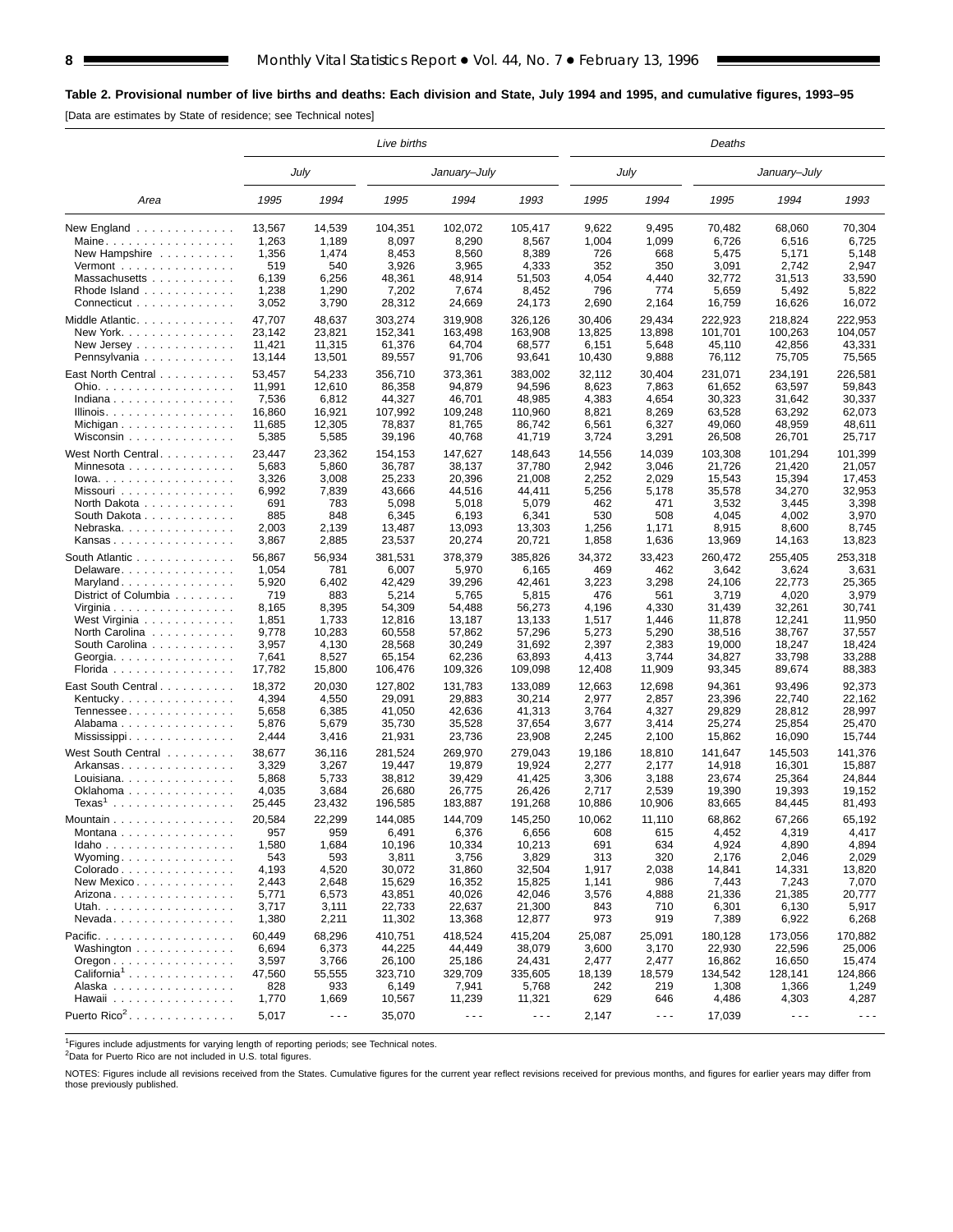## **Table 3. Provisional number of marriages and divorces: Each division and State, July 1994 and 1995, and cumulative figures, 1993–95**

[By State of occurrence. Number of events reported; see Technical notes. Divorces include reported annulments]

|                             | Marriages    |                      |                  |                      |                      |                      | Divorces             |                      |                      |                      |  |  |  |
|-----------------------------|--------------|----------------------|------------------|----------------------|----------------------|----------------------|----------------------|----------------------|----------------------|----------------------|--|--|--|
|                             |              | July                 |                  | January-July         |                      |                      | July                 |                      | January–July         |                      |  |  |  |
| Area                        | 1995         | 1994                 | 1995             | 1994                 | 1993                 | 1995                 | 1994                 | 1995                 | 1994                 | 1993                 |  |  |  |
| New England                 | 10,480       | 10,876               | 50,115           | 53,745               | 45,265               | 3,368                | 3,430                | 23,062               | 21,968               | 25,711               |  |  |  |
| Maine                       | 1,382        | 1,141                | 5,213            | 4,949                | 5,182                | 552                  | 465                  | 2,899                | 2,933                | 3,246                |  |  |  |
| New Hampshire               | 1,134        | 1,170                | 4,219            | 4,969                | 2,985                | 397                  | 555                  | 2,870                | 2,923                | 2,798                |  |  |  |
| $Vermont$                   | 629          | 838                  | 2,620            | 2,555                | 2,781                | 141                  | 165                  | 1,745                | 1,574                | 1,607                |  |  |  |
| Massachusetts               | 4,239<br>837 | 4,777<br>742         | 22,042<br>3,559  | 26,417<br>3,549      | 18,833<br>3,674      | 1,136<br>305         | 1,353<br>244         | 7,829<br>2,175       | 7,114<br>1,903       | 9,838<br>2,042       |  |  |  |
| Rhode Island<br>Connecticut | 2,259        | 2,208                |                  |                      |                      | 837                  | 648                  |                      |                      |                      |  |  |  |
|                             |              |                      | 12,462           | 11,306               | 11,810               |                      |                      | 5,544                | 5,521                | 6,180                |  |  |  |
| Middle Atlantic.            | 27,201       | 27,515               | 142,267          | 137,603              | 143,298              | 7,877                | 9,217                | 67,686               | 68,807               | 69,021               |  |  |  |
| New York <sup>1</sup><br>.  | 14,813       | 16,067               | 75,850           | 72,514               | 76,274               | 3,034                | 4,197                | 29,859               | 31,887               | 31,235               |  |  |  |
| New Jersey                  | 5,602        | 5,452                | 26,948           | 27,090               | 27,566               | 1,610                | 1,786                | 14,757               | 14,394               | 14,949               |  |  |  |
| Pennsylvania                | 6,786        | 5,996                | 39,469           | 37,999               | 39,458               | 3,233                | 3,234                | 23,070               | 22,526               | 22,837               |  |  |  |
| East North Central          | 32,671       | 36,258               | 176,599          | 178,633              | 180,963              | 210,147              | <sup>2</sup> 10,886  | <sup>2</sup> 85,277  | <sup>2</sup> 85,704  | <sup>2</sup> 88,173  |  |  |  |
| Ohio.                       | 8,945        | 9,701                | 47,963           | 47,899               | 47,116               | 4,052                | 3,699                | 28,986               | 28,514               | 29,720               |  |  |  |
| Indiana                     | 5,851        | 5,702                | 28,035           | 27,164               | 27,853               | $\sim$ $\sim$ $\sim$ | .                    | - - -                | $\sim$ $\sim$ $\sim$ | - - -                |  |  |  |
| Illinois.                   | 5,953        | 9,240                | 44,775           | 48,870               | 48,843               | 1,913                | 3,368                | 22,786               | 24,257               | 25,657               |  |  |  |
| Michigan                    | 7,646        | 7,641                | 36,684           | 36,119               | 35,436               | 2,735                | 2,529                | 23,136               | 22,984               | 22,477               |  |  |  |
| Wisconsin                   | 4,276        | 3,974                | 19,142           | 18,581               | 21,715               | 1,447                | 1,290                | 10,369               | 9,949                | 10,319               |  |  |  |
| West North Central          | 15,583       | 14,187               | 79,065           | 75,990               | 79,336               | 6,863                | 5,506                | 44,014               | 44,099               | 45,355               |  |  |  |
| Minnesota                   | 3,784        | 3,881                | 17,017           | 16,570               | 16,508               | 1,202                | 1,110                | 8,942                | 9,246                | 10,026               |  |  |  |
| $Iowa.$                     | 2,713        | 2,734                | 11,881           | 11,625               | 14,223               | 805                  | 639                  | 6,217                | 6,500                | 6,284                |  |  |  |
| Missouri                    | 4,419        | 4,294                | 25,888           | 23,765               | 24,940               | 2,233                | 2,116                | 16,113               | 16,106               | 15,634               |  |  |  |
| North Dakota                | 642          | 601                  | 2,542            | 2,652                | 2,714                | 159                  | 158                  | 1,264                | 1,265                | 1,287                |  |  |  |
| South Dakota                | 841          | 905                  | 4,001            | 4,018                | 4,121                | 211                  | 257                  | 1,633                | 1,687                | 1,696                |  |  |  |
| Nebraska                    | 1,508        | 1,442                | 7,213            | 7,234                | 7,303                | 597                  | 519                  | 3,737                | 3,825                | 3,612                |  |  |  |
| Kansas                      | 1,676        | 330                  | 10,523           | 10,126               | 9,527                | 1,656                | 707                  | 6,108                | 5,470                | 6,816                |  |  |  |
| South Atlantic              | 41,312       | 42,728               | 255,708          | 252,774              | 254,141              | 19,550               | 21,572               | 132,879              | 137,170              | 137,555              |  |  |  |
| Delaware                    | 494          | 469                  | 2,856            | 2,686                | 2,789                | 292                  | 316                  | 2,228                | 2,026                | 1,846                |  |  |  |
| Maryland                    | 4,621        | 4,411                | 22,630           | 23,304               | 22,734               | 1,614                | 1,418                | 8,850                | 9,601                | 9,730                |  |  |  |
| District of Columbia        | 245          | 146                  | 1,065            | 833                  | 1,432                | 147                  | 173                  | 852                  | 1,371                | 975                  |  |  |  |
| Virginia                    | 6,370        | 7,585                | 38,147           | 38,863               | 38,927               | 2,543                | 2,523                | 16,093               | 16,721               | 16,904               |  |  |  |
| West Virginia               | 2,136        | 1,368                | 6,134            | 5,456                | 7,521                | 1,022                | 703                  | 5,442                | 5,273                | 5,646                |  |  |  |
| North Carolina              | 5,707        | 4,781                | 35,670           | 27,558               | 27,180               | 3,570                | 3,182                | 22,355               | 21,044               | 20,759               |  |  |  |
| South Carolina              | 4,513        | 4,907                | 26,660           | 31,225               | 30,773               | 1,224                | 1,172                | 8,236                | 9,011                | 8,972                |  |  |  |
| Georgia                     | 5,815        | 6,033                | 35,490           | 35,458               | 36,027               | 2,882                | 3,831                | 21,582               | 21,976               | 22,416               |  |  |  |
| Florida                     | 11,411       | 13,028               | 87,056           | 87,391               | 86,758               | 6,256                | 8,254                | 47,241               | 50,147               | 50,307               |  |  |  |
|                             | 21,284       | 19,635               |                  |                      |                      |                      |                      |                      |                      |                      |  |  |  |
| East South Central          | 4,852        | 5,559                | 111,839          | 104,687<br>27,860    | 108,162<br>26,707    | 8,491<br>1,949       | 7,646<br>1,729       | 56,864<br>13,259     | 56,900<br>13,382     | 56,306<br>13,104     |  |  |  |
| Kentucky                    | 9,112        | 7,247                | 27,371<br>49,149 | 40,219               | 43,813               | 2,821                | 2,922                | 20,058               | 19,630               | 19,537               |  |  |  |
| Tennessee<br>Alabama        | 4,957        | 4,008                | 23,050           | 23,205               | 23,487               | 2,700                | 2,360                | 15,685               | 15,566               | 16,076               |  |  |  |
| Mississippi                 | 2,363        | 2,821                | 12,269           | 13,403               | 14,155               | 1,021                | 635                  | 7,862                | 8,322                | 7,589                |  |  |  |
|                             |              |                      |                  |                      |                      |                      |                      |                      |                      |                      |  |  |  |
| West South Central          | 31,265       | 24,976               | 181,984          | 179,772              | 169,185              | 212.607              | <sup>2</sup> 11,739  | 281,657              | <sup>2</sup> 84,526  | <sup>2</sup> 83.413  |  |  |  |
| Arkansas                    | 4,391        | 3,858                | 20,255           | 22,113               | 21,500               | 1,972                | 1,227                | 8,755                | 10,413               | 10,158               |  |  |  |
| Louisiana.                  | 5,204        | 4,266                | 23,692           | 24,007               | 20,014               | .                    | .                    | .                    | $\sim$ $\sim$ $\sim$ | .                    |  |  |  |
| Oklahoma                    | 2,766        | 3,013                | 17,016           | 17,536               | 18,000               | 1,668                | 1,635                | 12,646               | 12,492               | 12,800               |  |  |  |
| Texas <sup>3</sup>          | 18,904       | 13,839               | 121,021          | 116,116              | 109,671              | 8,967                | 8,877                | 60,256               | 61,621               | 60,455               |  |  |  |
| Mountain                    | 27,255       | 25,332               | 160,625          | 154,249              | 147,380              | 25,508               | 7,197                | 235,670              | 52,024               | <sup>2</sup> 45,186  |  |  |  |
| Montana                     | 1,026        | 1,009                | 3,734            | 3,733                | 3,901                | 362                  | 340                  | 2,357                | 2,414                | 2,531                |  |  |  |
| Idaho                       | 1,657        | 1,420                | 8,413            | 8,395                | 7,109                | 565                  | 544                  | 3,886                | 4,287                | 3,983                |  |  |  |
| Wyoming                     | 803          | 652                  | 2,832            | 2,561                | 2,378                | 208                  | 314                  | 1,899                | 1,761                | 1,715                |  |  |  |
| Colorado                    | 3,775        | 4,338                | 19,053           | 19,825               | 19,366               | $\sim$ $\sim$ $\sim$ | 1,516                | $\sim$ $\sim$ $\sim$ | 11,404               | 11,221               |  |  |  |
| New Mexico <sup>4,5</sup>   | 1,482        | 1,284                | 8,765            | 7,319                | 7,518                | 1,173                | 835                  | 6,735                | 5,806                | 6,052                |  |  |  |
| $Arizona1$                  | 3,525        | 3,261                | 23,583           | 21,592               | 24,040               | 2,548                | 1,932                | 15,566               | 13,569               | 14,535               |  |  |  |
| Utah.                       | 2,105        | 1,867                | 12,226           | 10,935               | 11,418               | 652                  | 773                  | 5,227                | 5,476                | 5,149                |  |  |  |
| $N$ evada                   | 12,882       | 11,501               | 82,019           | 79,889               | 71,650               | $\sim$ $\sim$ $\sim$ | 943                  | - - -                | 7,307                |                      |  |  |  |
| Pacific.                    | 25,869       | 29,959               | 146,377          | 167,630              | 161,743              | <sup>2</sup> 4,965   | 25,289               | 231,214              | 232,494              | 225,856              |  |  |  |
| Washington                  | 4,609        | 5,875                | 23,234           | 22,772               | 19,049               | 2,821                | 3,063                | 17,429               | 17,919               | 12,436               |  |  |  |
| $O$ regon                   | 3,077        | 3,250                | 14,788           | 14,011               | 12,208               | 1,205                | 1,500                | 8,850                | 9,844                | 8,999                |  |  |  |
| California                  | 15,710       | 18,459               | 94,546           | 117,230              | 117,358              | $\sim$ $\sim$ $\sim$ | $- - -$              | $\sim$ $\sim$ $\sim$ | $\sim$ $\sim$ $\sim$ | $- - -$              |  |  |  |
| Alaska                      | 663          | 656                  | 3,042            | 3,154                | 2,926                | 405                  | 246                  | 1,803                | 1,918                | 1,508                |  |  |  |
| Hawaii                      | 1,810        | 1,719                | 10,767           | 10,463               | 10,202               | 534                  | 480                  | 3,132                | 2,813                | 2,913                |  |  |  |
| Puerto Rico <sup>6</sup> .  | 3,151        | $\sim$ $\sim$ $\sim$ | 18,283           | $\sim$ $\sim$ $\sim$ | $\sim$ $\sim$ $\sim$ | $\sim$ $\sim$ $\sim$ | $\sim$ $\sim$ $\sim$ | $\sim$ $\sim$ $\sim$ | $\sim$ $\sim$ $\sim$ | $\sim$ $\sim$ $\sim$ |  |  |  |

 $1$ Figures for marriages are marriage licenses issued for some counties.

 $2$ Excludes figures for State(s) shown below as not available.

3Figures include adjustments for varying length of reporting periods; see Technical notes.

<sup>4</sup>Figures for marriages are marriage licenses issued.<br><sup>5</sup>Figures for divorces include estimates for some counties.

<sup>6</sup>Data for Puerto Rico are not included in U.S. total figures.

NOTES: Figures include all revisions received from the States. Cumulative figures for the current year reflect revisions received for previous months, and figures for earlier years may differ from those previously published.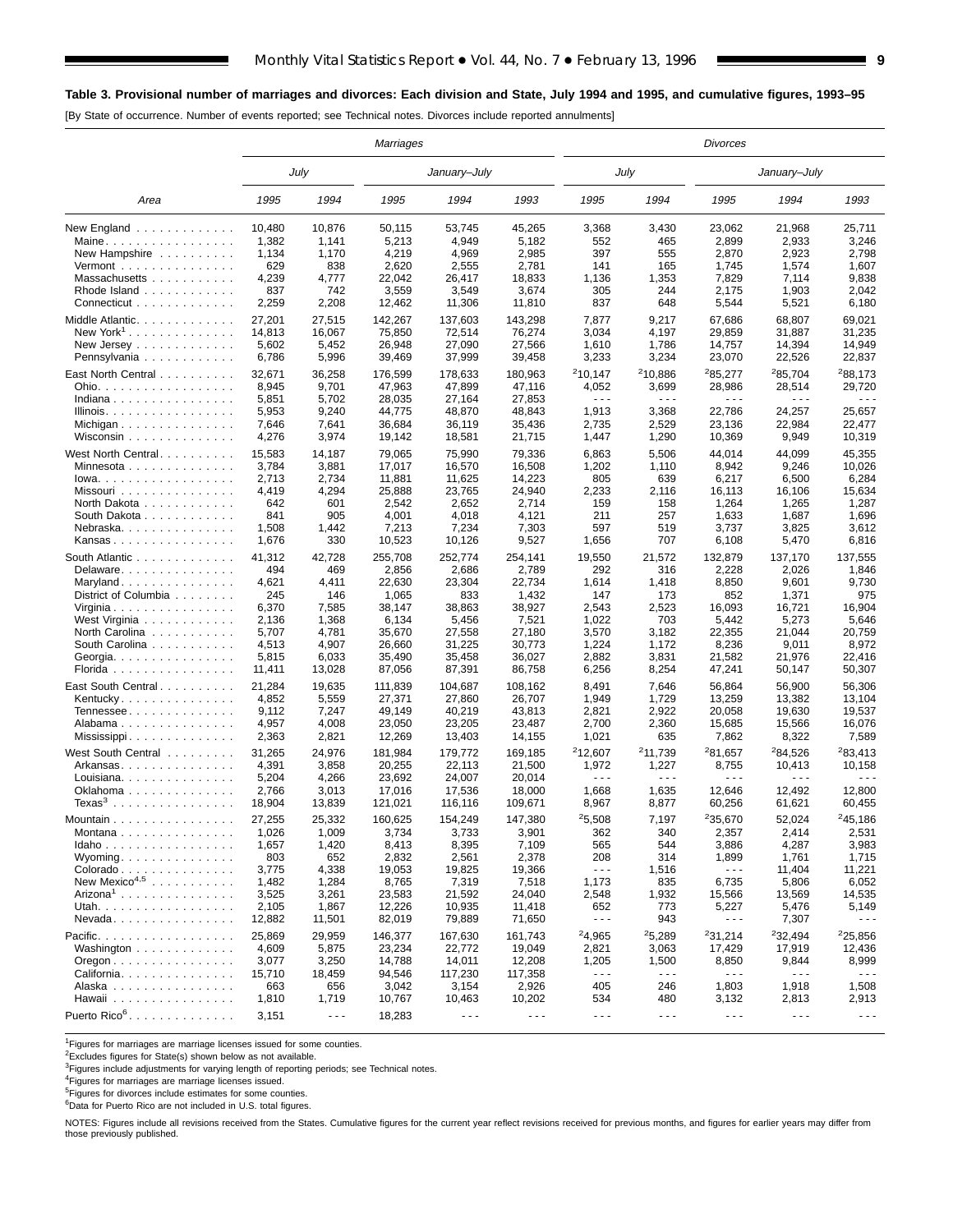#### **Table 4. Provisional number of deaths under 1 year and infant mortality rates: Each division and State, 12 months ending with July 1994 and 1995**

[Data are estimates by State of residence; see Technical notes. Infant mortality rates are deaths under 1 year per 1,000 live births in specified area]

|                                                                                      |                      |                      | 12 months ending with July |            |
|--------------------------------------------------------------------------------------|----------------------|----------------------|----------------------------|------------|
|                                                                                      | 1995                 |                      | 1994                       |            |
| Area                                                                                 | <b>Number</b>        | Rate                 | Number                     | Rate       |
|                                                                                      | 1767                 | 15.8                 | 1,062                      | 5.9        |
|                                                                                      | 93                   | 6.6                  | 78                         | 5.3        |
|                                                                                      | 87                   | 6.0                  | 91                         | 6.0        |
|                                                                                      | 45                   | 6.3                  | 32                         | 4.6        |
|                                                                                      | 462                  | 5.6                  | 422                        | 5.0        |
|                                                                                      | 80                   | 6.2                  | 93                         | 6.9        |
|                                                                                      | $\sim$ $\sim$ $\sim$ | $\sim$ $\sim$ $\sim$ | 346                        | 7.5        |
| Middle Atlantic                                                                      | 11,999               | 17.4                 | 4,489                      | 8.1        |
|                                                                                      | $\sim$ $\sim$ $\sim$ | $\sim$ $\sim$ $\sim$ | 2,255                      | 8.1        |
|                                                                                      | 820                  | 7.2                  | 974                        | 8.2        |
|                                                                                      | 1,179                | 7.6                  | 1,260                      | 8.0        |
|                                                                                      | 5,450                | 8.7                  | 5,800                      | 9.1        |
|                                                                                      | 1,314                | 8.6                  | 1,468                      | 9.3        |
|                                                                                      | 774                  | 9.6                  | 753                        | 9.1        |
|                                                                                      | 1,686                | 9.0                  | 1,837                      | 9.7        |
|                                                                                      | 1,169                | 8.5                  | 1,198                      | 8.6        |
|                                                                                      | 507                  | 7.5                  | 544                        | 8.0        |
|                                                                                      |                      |                      |                            |            |
|                                                                                      | 1,940<br>429         | 7.5<br>6.8           | 2,008                      | 7.8<br>7.3 |
|                                                                                      | 266                  | 6.5                  | 469<br>236                 | 6.5        |
|                                                                                      | 605                  | 8.1                  | 628                        | 8.1        |
| North Dakota $\ldots \ldots \ldots \ldots \ldots \ldots \ldots \ldots \ldots \ldots$ | 58                   | 6.7                  | 62                         | 7.1        |
|                                                                                      | 120                  | 11.1                 | 120                        | 11.2       |
|                                                                                      | 186                  | 7.9                  | 186                        | 8.2        |
|                                                                                      | 276                  | 7.6                  | 307                        | 8.2        |
|                                                                                      |                      |                      |                            |            |
|                                                                                      | 5,767<br>76          | 8.7<br>7.3           | 6,007<br>79                | 9.0<br>7.6 |
|                                                                                      | 661                  | 8.9                  | 663                        | 9.2        |
|                                                                                      | 156                  | 17.1                 | 188                        | 19.3       |
|                                                                                      | 713                  | 7.5                  | 730                        | 7.8        |
|                                                                                      | 153                  | 7.2                  | 148                        | 6.7        |
| North Carolina                                                                       | 1,044                | 10.0                 | 1,001                      | 9.9        |
|                                                                                      | 447                  | 9.1                  | 490                        | 9.3        |
|                                                                                      | 1,047                | 9.4                  | 1,150                      | 10.4       |
|                                                                                      | 1,470                | 7.8                  | 1,558                      | 8.1        |
|                                                                                      | 2,136                | 9.4                  | 2,130                      | 9.3        |
|                                                                                      | 372                  | 7.3                  | 436                        | 8.4        |
|                                                                                      | 727                  | 9.8                  | 636                        | 8.5        |
|                                                                                      | 616                  | 10.1                 | 634                        | 10.4       |
|                                                                                      | 421                  | 10.1                 | 424                        | 10.1       |
| West South Central                                                                   | 3,594                | 7.4                  | 3,850                      | 8.2        |
|                                                                                      | 272                  | 8.0                  | 311                        | 9.1        |
|                                                                                      | 653                  | 9.6                  | 661                        | 9.7        |
|                                                                                      | 393                  | 8.6                  | 441                        | 9.4        |
|                                                                                      | 2,276                | 6.8                  | 2,437                      | 7.5        |
|                                                                                      | 1,721                | 7.1                  | 1,766                      | 7.2        |
|                                                                                      | 95                   | 8.5                  | 94                         | 8.4        |
|                                                                                      | 116                  | 6.7                  | 122                        | 7.1        |
|                                                                                      | 51                   | 7.9                  | 40                         | 6.1        |
|                                                                                      | 361                  | 6.9                  | 374                        | 6.9        |
|                                                                                      | 221                  | 8.1                  | 265                        | 9.4        |
|                                                                                      | 517                  | 7.4                  | 539                        | 7.8        |
|                                                                                      | 228                  | 5.9                  | 204                        | 5.4        |
|                                                                                      | 132                  | 6.8                  | 128                        | 5.9        |
|                                                                                      | 4,559                | 6.3                  | 4,822                      | 6.5        |
|                                                                                      | 404                  | 5.1                  | 459                        | 5.9        |
|                                                                                      | 274                  | 6.3                  | 287                        | 6.7        |
| California <sup>2</sup>                                                              | 3,689                | 6.4                  | 3,870                      | 6.6        |
|                                                                                      | 70                   | 6.8                  | 76                         | 6.0        |
|                                                                                      | 122                  | 6.6                  | 130                        | 6.7        |
|                                                                                      | $\sim$ $\sim$ $\sim$ | $\sim$ $\sim$ $\sim$ | $\sim$ $\sim$ $\sim$       | $- - -$    |
|                                                                                      |                      |                      |                            |            |

 $\frac{1}{2}$ Excludes figures for State shown below as not available.

2Figures include adjustments for varying length of reporting periods; see Technical notes.

3Data for Puerto Rico are not included in U.S. total figures.

NOTES: Figures include all revisions received from the States. Figures for the current year reflect revisions received for previous months, and figures for earlier years may differ from those previously published.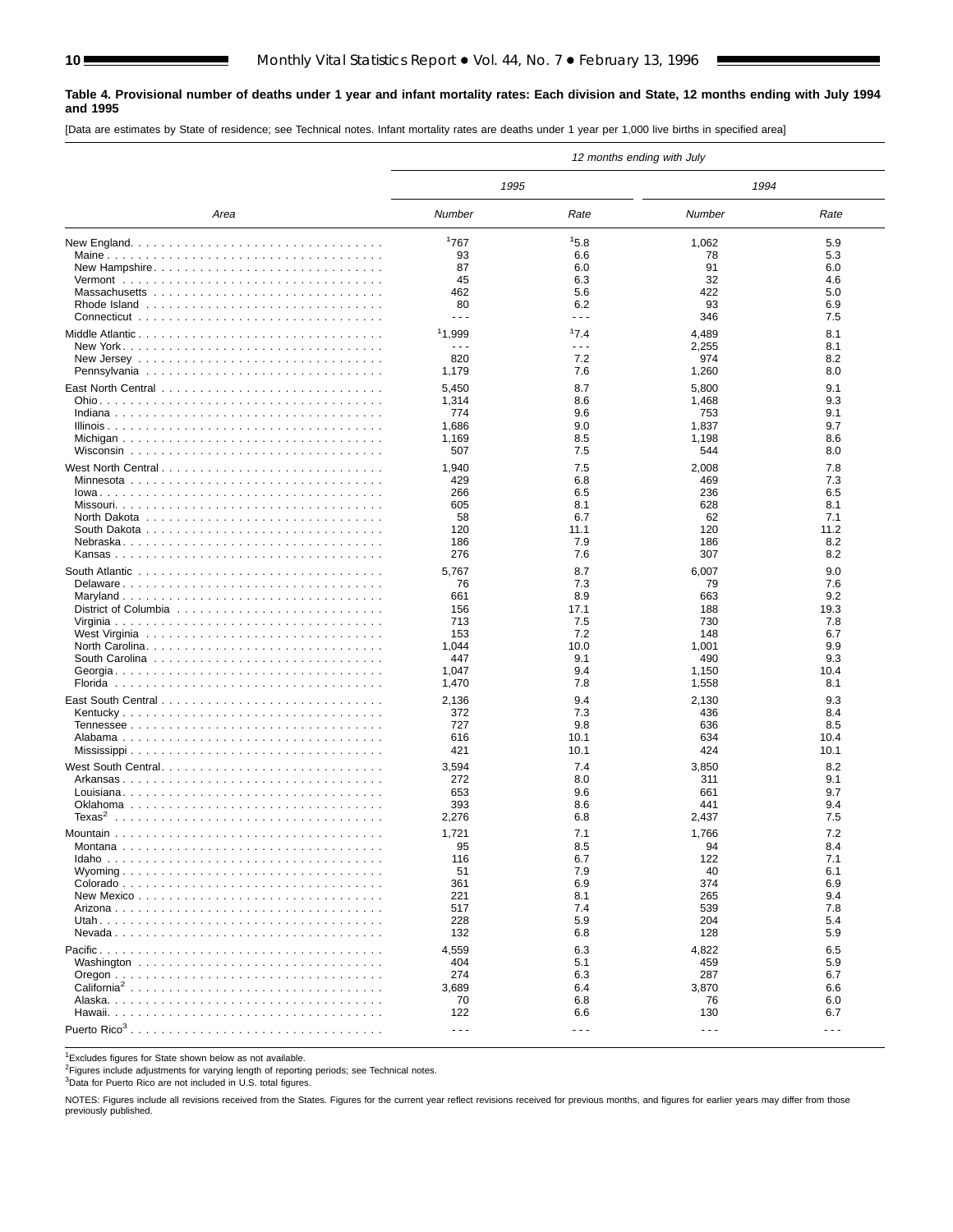#### **Table 5. Provisional number of deaths and death rates, by age, race, and sex, and age-adjusted death rates by race and sex: United States, June 1994 and 1995, cumulative figures 1994 and 1995, and 12 months ending with June 1994 and 1995**

[Data are provisional, estimated from a 10-percent sample of deaths. Age-specific rates on an annual basis per 100,000 population in specified group; age-adjusted<br>rates per 100,000 U.S. standard million population; see Tec

|                                                                    |                            |                                  | June           |                           |                               |                    | January–June    |                                  | 12 months ending with June  |                    |                             |                                  |
|--------------------------------------------------------------------|----------------------------|----------------------------------|----------------|---------------------------|-------------------------------|--------------------|-----------------|----------------------------------|-----------------------------|--------------------|-----------------------------|----------------------------------|
|                                                                    |                            | 1995                             |                | 1994                      | 1995                          |                    | 1994            |                                  | 1995                        |                    | 1994                        |                                  |
| Age, race, and sex                                                 | Number                     | Rate                             | Number         | Rate                      | Number                        | Rate               | Number          | Rate                             | Number                      | Rate               | Number                      | Rate                             |
| All races, both sexes <sup>1</sup>                                 |                            |                                  |                |                           |                               |                    |                 |                                  |                             |                    |                             |                                  |
| All ages                                                           | 180,000                    | 834.6                            | 176,000        | 824.4                     | 1,185,000                     | 912.0              | 1,172,000       | 909.7                            | 2,299,000                   | 878.6              | 2,279,000                   | 878.8                            |
| Under 1 year                                                       |                            |                                  |                |                           | 15,000                        | <sup>2</sup> 789.9 | 15,900          | 2810.5                           | 30,600                      | <sup>2</sup> 796.5 | 32,100                      | 2814.0                           |
| $1-4$ years                                                        | 3,670                      | 77.4                             | 4,030          | 85.5                      | 3,840                         | 48.8               | 3,810           | 48.3                             | 7,210                       | 45.5               | 7,140                       | 45.1                             |
| 5–14 years                                                         |                            |                                  |                |                           | 3,840                         | 20.4               | 4,000           | 21.5                             | 8,400                       | 22.2               | 8,500                       | 22.8                             |
| 15-24 years.                                                       | 2,990                      | 101.2                            | 2,690          | 90.9                      | 16,340                        | 91.8               | 16,900          | 94.7                             | 35,340                      | 98.4               | 35,380                      | 98.3                             |
| 25-34 years.                                                       | 4,390                      | 130.6                            | 4,960          | 145.6                     | 28,770                        | 141.6              | 28,430          | 138.0                            | 58,820                      | 143.1              | 59,450                      | 142.8                            |
| 35–44 years.                                                       | 7,950                      | 227.8                            | 8,390          | 245.0                     | 50,290                        | 239.8              | 49,090          | 238.7                            | 101,640                     | 241.4              | 98,200                      | 237.9                            |
| 45–54 years.                                                       | 10,900                     | 428.1                            | 10,310         | 421.0                     | 71,500                        | 468.9              | 66,740          | 455.1                            | 140,530                     | 460.6              | 134,020                     | 456.7                            |
| 55-64 years.                                                       | 18,510                     | 1,066.3                          | 18,930         | 1,095.7                   | 119,060                       | 1,138.4            | 121,560         | 1,167.2                          | 237,290                     | 1,126.5            | 239,590                     | 1,141.9                          |
| 65–74 years.                                                       | 38,240                     | 2,481.1                          | 38,000         | 2,468.9                   | 249,260                       | 2,681.2            | 251,220         | 2,707.4                          | 482,600                     | 2,574.4            | 489,840                     | 2,619.0                          |
| 75–84 years.                                                       | 50,700                     | 5,545.7                          | 49,150         | 5,450.2                   | 336,810                       | 6,134.9            | 332,730         | 6,141.6                          | 648,900                     | 5,880.9            | 641,140                     | 5,887.4                          |
| 85 years and over                                                  | 42,660                     | 14,333.9                         | 39,940         | 14,024.1                  | 289,890                       | 16,254.4           | 282,130         | 16,530.1                         | 546,430                     | 15,259.1           | 533,750                     | 15,570.3                         |
| Not stated                                                         | 100                        | $\sim$ $\sim$                    | 60             | $\sim$ $\sim$             | 580                           | $\sim$ $\sim$      | 310             | $\sim$ $\sim$                    | 930                         | $\sim$             | 810                         | $\sim$ $\sim$ $\sim$             |
| Age-adjusted rate <sup>3</sup> . $\ldots$ .                        | $\ldots$                   | 481.5                            | $\ldots$       | 484.4                     | $\sim 100$                    | 519.4              | $\ldots$        | 522.5                            | $\sim 100$                  | 507.0              | $\sim 100$                  | 510.7                            |
| All races, male <sup>1</sup>                                       |                            |                                  |                |                           |                               |                    |                 |                                  |                             |                    |                             |                                  |
| All ages ...........                                               | 92,180                     | 874.8                            | 90,820         | 868.9                     | 599,000                       | 944.1              | 597,170         | 949.1<br>2919.8                  | 1,168,420                   | 914.8<br>2859.0    | 1,169,110                   | 923.2<br><sup>2</sup> 930.6      |
| Under 1 year $\ldots \ldots$                                       | 2,000                      | 82.4                             | 2,290          | 94.9                      | 8,350<br>2,210                | 2856.3<br>55.3     | 9,200<br>2,230  | 55.4                             | 16,870<br>4,220             | 52.1               | 18,770<br>4,120             | 50.9                             |
| $1-4$ years<br>5-14 years                                          |                            |                                  |                |                           | 2,330                         | 24.2               | 2,310           | 24.4                             | 5,060                       | 26.1               | 5,060                       | 26.5                             |
| 15–24 years.                                                       | 2,270                      | 150.6                            | 2,060          | 136.4                     | 12,490                        | 137.5              | 13,080          | 143.5                            | 27,060                      | 147.6              | 26,920                      | 146.4                            |
| 25–34 years.                                                       | 3,120                      | 185.8                            | 3,720          | 218.3                     | 21,080                        | 207.5              | 20,440          | 198.6                            | 43,300                      | 210.7              | 43,580                      | 209.3                            |
| 35–44 years.                                                       | 5,340                      | 308.5                            | 5,820          | 342.6                     | 34,810                        | 334.8              | 34,370          | 337.0                            | 70,440                      | 337.3              | 68,260                      | 333.4                            |
| 45–54 years.                                                       | 6,790                      | 545.9                            | 6,410          | 535.5                     | 44,990                        | 604.1              | 41,900          | 584.4                            | 88,600                      | 594.6              | 84,520                      | 589.3                            |
| 55-64 years.                                                       | 11,250                     | 1,363.8                          | 11,620         | 1,415.6                   | 71,270                        | 1,434.4            | 74,620          | 1,508.3                          | 143,190                     | 1,430.9            | 146,120                     | 1,466.2                          |
| 65–74 years.                                                       | 21,950                     | 3,205.6                          | 21,680         | 3,182.6                   | 141,950                       | 3,438.2            | 144,790         | 3,527.9                          | 274,320                     | 3,297.1            | 281,730                     | 3,407.1                          |
| 75–84 years.                                                       | 25,310                     | 7,141.4                          | 24,080         | 6,952.4                   | 164,990                       | 7,765.8            | 162,790         | 7,835.0                          | 316,490                     | 7,422.4            | 315,830                     | 7,570.2                          |
| 85 years and over<br>Not stated                                    | 14,090<br>70               | 16,939.6<br>$\sim$ $\sim$ $\sim$ | 13,100<br>40   | 16,296.9<br>$\sim$ $\sim$ | 94,170<br>360                 | 18,907.4<br>$\sim$ | 91,280<br>170   | 18,963.1<br>$\sim$ $\sim$ $\sim$ | 178,260<br>610              | 17,843.8<br>$\sim$ | 173,750<br>460              | 18,005.2<br>$\sim$ $\sim$ $\sim$ |
| Age-adjusted rate <sup>3</sup> .                                   | $\ldots$                   | 619.4                            | $\ldots$       | 626.5                     | $\cdots$                      | 665.6              | $\ldots$        | 675.9                            | $\ldots$                    | 651.4              | $\sim 100$                  | 662.0                            |
| All races, female <sup>1</sup>                                     |                            |                                  |                |                           |                               |                    |                 |                                  |                             |                    |                             |                                  |
| All ages ..........                                                | 87,930                     | 796.2                            | 85,640         | 781.9                     | 586,190                       | 881.4              | 575,610         | 872.9                            | 1,130,190                   | 844.0              | 1,110,830                   | 836.9                            |
| Under 1 year                                                       |                            |                                  |                |                           | 6,650                         | 2715.0             | 6,660           | 2695.0                           | 13,660                      | 2729.3             | 13,350                      | 2691.7                           |
| $1-4$ years $\ldots$                                               | 1,670                      | 72.1                             | 1,740          | 75.6                      | 1,630                         | 42.8               | 1,580           | 41.1                             | 2,990                       | 38.7               | 3,020                       | 39.0                             |
| 5–14 years                                                         |                            |                                  |                |                           | 1,520                         | 16.5               | 1,680           | 18.7                             | 3,340                       | 18.1               | 3,440                       | 18.9                             |
| 15-24 years.                                                       | 730                        | 50.5                             | 630            | 43.5                      | 3,850                         | 44.1               | 3,820           | 43.8                             | 8,280                       | 47.1               | 8,460                       | 48.1                             |
| 25–34 years.                                                       | 1,270                      | 75.6                             | 1,240          | 72.8                      | 7,690                         | 75.6               | 7,980           | 77.5                             | 15,520                      | 75.5               | 15,870                      | 76.3                             |
| 35–44 years.                                                       | 2,610                      | 148.4                            | 2,580          | 149.5                     | 15,480                        | 146.5              | 14,720          | 141.9                            | 31,200                      | 147.0              | 29,940                      | 143.9                            |
| 45–54 years.                                                       | 4,110                      | 315.6                            | 3,900          | 311.5                     | 26,510                        | 339.7              | 24,850          | 331.5                            | 51,930                      | 332.7              | 49,510                      | 330.0                            |
| 55–64 years.                                                       | 7,260                      | 796.9                            | 7,310          | 806.2                     | 47,790                        | 870.6              | 46,940          | 858.7                            | 94,100                      | 851.0              | 93,470                      | 848.5                            |
| 65-74 years.                                                       | 16,290                     | 1,902.1                          | 16,320         | 1,902.5                   | 107,310                       | 2,076.2            | 106,440         | 2,057.0                          | 208,280                     | 1,997.5            | 208,110                     | 1,994.7                          |
| 75–84 years.                                                       | 25,380                     | 4.534.4                          | 25,070         | 4,513.4                   | 171,810                       | 5,105.6            | 169,940         | 5,088.7                          | 332,410                     | 4,910.0            | 325,310                     | 4,843.1                          |
| 85 years and over                                                  | 28,580                     | 13,332.9                         | 26,840         | 13,130.4                  | 195,720                       | 15,222.7           | 190,850         | 15,567.1                         | 368,160                     | 14,258.7           | 360,000                     | 14,610.4                         |
| Not stated $\ldots$<br>Age-adjusted rate <sup>3</sup> . $\ldots$ . | 30<br>$\sim$ $\sim$ $\sim$ | 367.7                            | 20<br>$\sim$ . | 366.0                     | 220<br>.                      | 398.2              | 140<br>$\cdots$ | 395.6                            | 320<br>$\sim$ $\sim$ $\sim$ | 386.7              | 350<br>$\sim$ $\sim$ $\sim$ | 385.4                            |
| White                                                              |                            |                                  |                |                           |                               |                    |                 |                                  |                             |                    |                             |                                  |
| All ages                                                           | 155,850                    | 870.1                            | 152,230        | 856.0                     | 1,020,840                     | 946.0              | 1,010,560       | 943.4                            | 1,975,640                   | 909.0              | 1,960,400                   | 908.8                            |
| Under 1 year $\ldots \ldots$                                       |                            |                                  |                |                           | 9,850                         | <sup>2</sup> 660.6 | 10,290          | <sup>2</sup> 668.5               | 19,910                      | 2662.1             | 20,660                      | <sup>2</sup> 666.9               |
| $1-4$ years<br>5–14 years                                          | 2,590                      | 68.9                             | 2,700          | 72.2                      | 2,590                         | 42.0<br>18.4       | 2,530           | 40.5<br>19.1                     | 4,820                       | 38.5<br>19.8       | 4,880                       | 38.9<br>20.9                     |
| 15–24 years. $\ldots$                                              | 2,100                      | 89.1                             | 1,940          | 82.1                      | 2,760<br>11,410               | 80.2               | 2,820<br>11,960 | 83.8                             | 5,960<br>24,670             | 85.9               | 6,210<br>24,800             | 86.1                             |
| 25-34 years.                                                       | 3,090                      | 112.5                            | 3,600          | 129.1                     | 20,500                        | 123.3              | 20,060          | 118.9                            | 41,790                      | 124.3              | 42,410                      | 124.3                            |
| 35–44 years.                                                       | 5,860                      | 201.6                            | 5,930          | 207.8                     | 35,500                        | 203.2              | 34,340          | 200.3                            | 72,590                      | 206.8              | 69,200                      | 200.9                            |
| 45-54 years.                                                       | 8,450                      | 388.0                            | 8,000          | 381.2                     | 55,040                        | 421.8              | 51,530          | 409.9                            | 107,870                     | 412.9              | 103,430                     | 410.9                            |
| 55–64 years.                                                       | 15,180                     | 1,011.7                          | 15,280         | 1,021.2                   | 96,710                        | 1,069.2            | 99,200          | 1,099.1                          | 193,380                     | 1,061.0            | 195,620                     | 1,075.3                          |
| 65-74 years.                                                       | 33,440                     | 2,445.5                          | 33,090         | 2,420.2                   | 215,190                       | 2,607.7            | 217,870         | 2,641.8                          | 416,620                     | 2,502.8            | 423,780                     | 2,548.3                          |
| 75-84 years.                                                       | 45,870                     | 5,533.3                          | 44,630         | 5,462.2                   | 303,420                       | 6,094.3            | 299,520         | 6,101.3                          | 584,300                     | 5,838.9            | 577,190                     | 5,848.5                          |
| 85 years and over                                                  | 39,190                     | 14,475.1                         | 37,010         | 14,227.1                  | 267,410                       | 16,472.1           | 260,250         | 16,697.5                         | 503,030                     | 15,435.1           | 491,690                     | 15,708.9                         |
| Not stated                                                         | 80                         | $\sim$ $\sim$                    | 50             | $\sim$ $\sim$             | 450                           | $\sim$ .           | 190             | $\ldots$                         | 690                         | $\sim$ .           | 530                         | $\sim$ $\sim$                    |
| Age-adjusted rate <sup>3</sup> .                                   | $\sim$ $\sim$              | 460.1                            | $\sim$ $\sim$  | 459.8                     | $\epsilon \rightarrow \infty$ | 491.7              | $\sim 100$      | 494.8                            | $\mathcal{L}^{\mathcal{L}}$ | 479.4              | $\sim$ $\sim$               | 482.9                            |

See footnotes at end of table.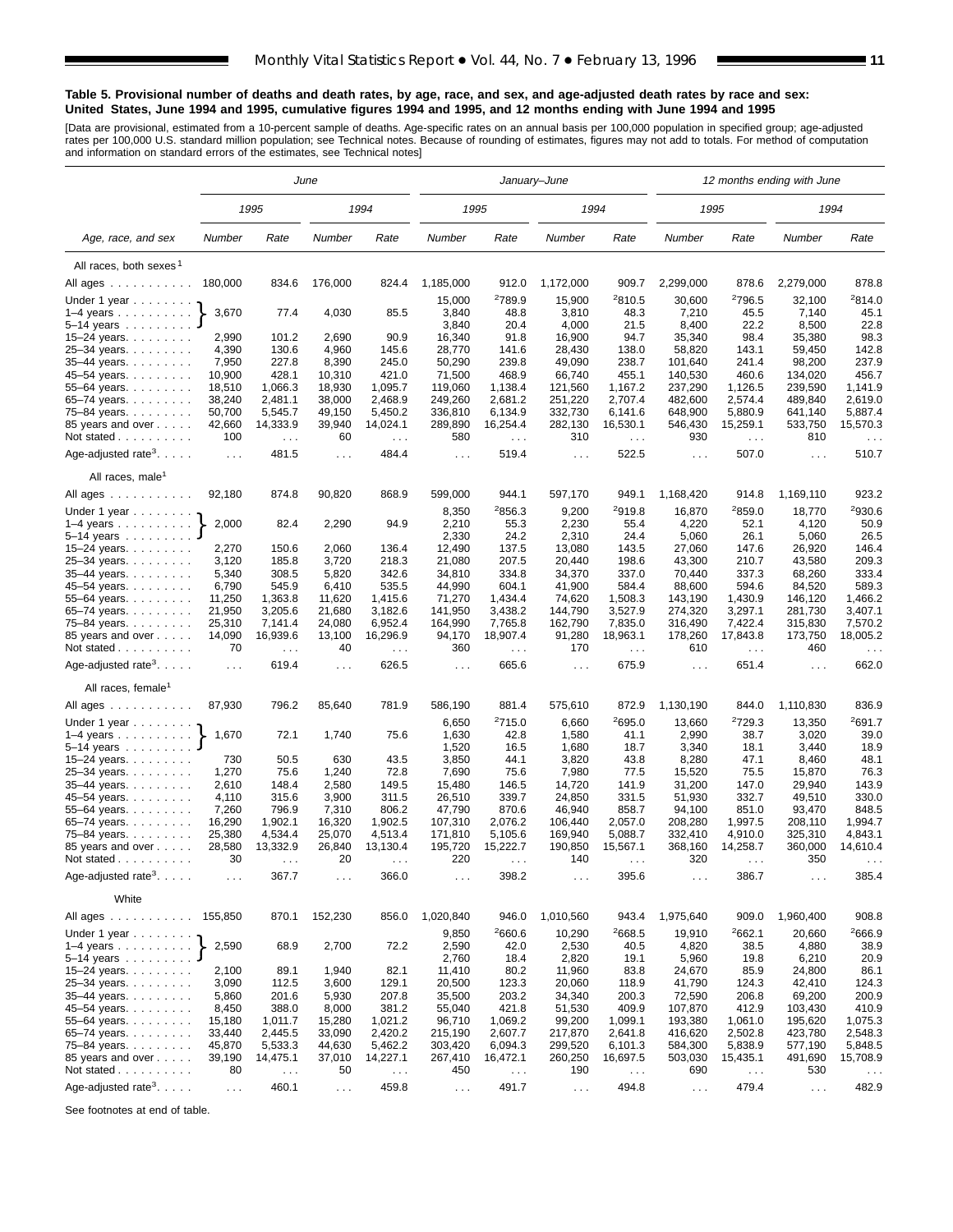#### **Table 5. Provisional number of deaths and death rates, by age, race, and sex, and age-adjusted death rates by race and sex: United States, June 1994 and 1995, cumulative figures 1994 and 1995, and 12 months ending with June 1994 and 1995—Con.**

[Data are provisional, estimated from a 10-percent sample of deaths. Age-specific rates on an annual basis per 100,000 population in specified group; age-adjusted<br>rates per 100,000 U.S. standard million population; see Tec

|                                                                                                                |                             |                        | June                     |                               |                      | January-June           |                      |                        |                  | 12 months ending with June       |                  |                      |
|----------------------------------------------------------------------------------------------------------------|-----------------------------|------------------------|--------------------------|-------------------------------|----------------------|------------------------|----------------------|------------------------|------------------|----------------------------------|------------------|----------------------|
|                                                                                                                |                             | 1995                   |                          | 1994                          |                      | 1995                   |                      | 1994                   |                  | 1995                             |                  | 1994                 |
| Age, race, and sex                                                                                             | Number                      | Rate                   | Number                   | Rate                          | Number               | Rate                   | Number               | Rate                   | Number           | Rate                             | Number           | Rate                 |
| White male                                                                                                     |                             |                        |                          |                               |                      |                        |                      |                        |                  |                                  |                  |                      |
| All ages                                                                                                       | 79,060                      | 899.8                  | 77,110                   | 884.1                         | 510,400              | 964.4                  | 507,760              | 966.6                  | 993,400          | 932.0                            | 993,140          | 938.9                |
|                                                                                                                |                             |                        |                          |                               |                      | 2717.2                 |                      | 2753.2                 |                  | <sup>2</sup> 707.5               |                  | 2755.4               |
| Under 1 year                                                                                                   | $\blacktriangleright$ 1,360 | 70.6                   | 1,550                    | 80.8                          | 5,490<br>1,560       | 49.4                   | 5,930<br>1,530       | 48.0                   | 10,910<br>2,870  | 44.7                             | 11,980<br>2,860  | 44.5                 |
| $1-4$ years $\ldots$ $\ldots$ $\ldots$<br>5-14 years                                                           |                             |                        |                          |                               | 1,640                | 21.5                   | 1,590                | 21.0                   | 3,560            | 23.0                             | 3,740            | 24.5                 |
| 15-24 years.                                                                                                   | 1,540                       | 127.4                  | 1,420                    | 117.1                         | 8,610                | 117.8                  | 9,110                | 124.4                  | 18,620           | 126.5                            | 18,460           | 124.9                |
| 25-34 years.                                                                                                   | 2,230                       | 160.8                  | 2,690                    | 190.9                         | 15,260               | 181.8                  | 14,640               | 171.8                  | 31,260           | 184.1                            | 31,320           | 181.7                |
| 35-44 years.                                                                                                   | 3,990                       | 273.8                  | 4,120                    | 287.9                         | 24,980               | 285.2                  | 24,320               | 282.7                  | 51,130           | 290.6                            | 48,750           | 282.4                |
| 45-54 years.                                                                                                   | 5,360                       | 498.5                  | 5,050                    | 487.4                         | 35,010               | 543.5                  | 32,660               | 526.4                  | 68,600           | 532.0                            | 66,050           | 531.5                |
| 55–64 years. $\ldots$                                                                                          | 9,230                       | 1,280.0                | 9,400                    | 1,307.8                       | 58,780               | 1,352.7                | 61.470               | 1,417.8                | 118,280          | 1,350.8                          | 120.180          | 1.375.8              |
| 65–74 years. $\ldots$                                                                                          | 19,430                      | 3,174.8                | 19,070                   | 3,130.3                       | 123,710              | 3,351.8                | 126,000              | 3,431.3                | 239,260          | 3,215.9                          | 245,750          | 3,320.9              |
| 75-84 years.                                                                                                   | 23,080                      | 7,156.1                | 21,840                   | 6,941.5                       | 149,280              | 7,722.7                | 147,010              | 7,787.9                | 286,010          | 7,373.3                          | 285,190          | 7,524.8              |
| 85 years and over                                                                                              | 12,780                      | 17,030.7               | 11,930                   | 16,400.9                      | 85,780               | 19,083.3               | 83,380               | 19,159.9               | 162,440          | 18,028.9                         | 158,530          | 18,159.2             |
| Not stated                                                                                                     | 60                          | $\sim 10$              | 40                       | $\mathcal{L}^{\mathcal{L}}$   | 290                  | $\sim$ $\sim$          | 120                  | $\sim$ $\sim$ $\sim$   | 460              | $\sim$ $\sim$                    | 310              | $\ldots$             |
| Age-adjusted rate <sup>3</sup> . $\ldots$ .                                                                    | $\sim$ $\sim$ $\sim$        | 590.3                  | .                        | 590.9                         | $\sim$ $\sim$ $\sim$ | 629.9                  | $\sim$ $\sim$ $\sim$ | 637.9                  | $\sim 100$       | 615.3                            | $\cdots$         | 624.5                |
| White female                                                                                                   |                             |                        |                          |                               |                      |                        |                      |                        |                  |                                  |                  |                      |
| All ages                                                                                                       | 76,790                      | 841.4                  | 75,120                   | 828.9                         | 510,440              | 928.4                  | 502,790              | 921.0                  | 982,240          | 886.9                            | 967,260          | 879.8                |
| Under 1 year                                                                                                   |                             |                        |                          |                               | 4,360                | 2599.7                 | 4,350                | <sup>2</sup> 580.9     | 9,000            | 2614.3                           | 8,680            | 2574.1               |
| $1-4$ years                                                                                                    | 1,230                       | 67.2                   | 1,150                    | 63.1                          | 1,040                | 34.5                   | 1,010                | 33.0                   | 1,950            | 32.0                             | 2,020            | 33.1                 |
| $5-14$ years $\ldots$                                                                                          |                             |                        |                          |                               | 1,120                | 15.4                   | 1,230                | 17.0                   | 2,410            | 16.4                             | 2,460            | 17.0                 |
| 15–24 years. $\ldots$                                                                                          | 560<br>860                  | 48.8                   | 520<br>910               | 45.2                          | 2,800                | 40.4                   | 2,850                | 40.9<br>65.0           | 6,040            | 43.2                             | 6,340            | 45.2<br>65.7         |
| 25-34 years.<br>35-44 years.                                                                                   | 1,880                       | 63.2<br>129.7          | 1,810                    | 65.9<br>127.2                 | 5,240<br>10,520      | 63.7<br>120.8          | 5,420<br>10,020      | 117.2                  | 10,540<br>21,460 | 63.3<br>122.6                    | 11,090<br>20,450 | 119.0                |
| 45-54 years.                                                                                                   | 3,080                       | 279.3                  | 2,950                    | 277.7                         | 20,020               | 303.1                  | 18,870               | 296.3                  | 39,270           | 296.8                            | 37,380           | 293.3                |
| 55-64 years.                                                                                                   | 5,950                       | 763.4                  | 5,880                    | 756.2                         | 37,920               | 806.8                  | 37,730               | 804.4                  | 75,100           | 793.0                            | 75,430           | 797.6                |
| 65-74 years.                                                                                                   | 14,010                      | 1,854.6                | 14,020                   | 1,849.5                       | 91,480               | 2,005.6                | 91,870               | 2,008.2                | 177,360          | 1,926.6                          | 178,030          | 1,928.8              |
| 75-84 years.                                                                                                   | 22,790                      | 4,499.8                | 22,790                   | 4,535.9                       | 154,150              | 5,061.1                | 152,510              | 5,047.4                | 298,290          | 4,867.7                          | 292,000          | 4,803.4              |
| 85 years and over<br>Not stated                                                                                | 26,410<br>20                | 13,495.2<br>$\sim 100$ | 25,080<br>10             | 13,383.3<br>$\sim 100$        | 181,640<br>160       | 15,471.6<br>$\sim 100$ | 176,870<br>70        | 15,745.2<br>$\sim 100$ | 340,590<br>230   | 14,444.0<br>$\sim$ $\sim$ $\sim$ | 333,170<br>220   | 14,761.6<br>$\cdots$ |
| Age-adjusted rate <sup>3</sup> .                                                                               | $\sim$ $\sim$ $\sim$        | 352.4                  | .                        | 349.9                         | $\sim 100$           | 376.6                  | $\sim$ $\sim$ $\sim$ | 375.9                  | $\ldots$         | 365.6                            | $\sim 10$        | 365.3                |
| <b>Black</b>                                                                                                   |                             |                        |                          |                               |                      |                        |                      |                        |                  |                                  |                  |                      |
| All ages                                                                                                       | 21,040                      | 773.1                  | 21,490                   | 801.1                         | 144,770              | 884.3                  | 143,930              | 892.3                  | 284,340          | 863.6                            | 283,310          | 873.4                |
| Under 1 year $\ldots \ldots$                                                                                   |                             |                        |                          |                               | 4,610                | 21,495.8               | 4,900                | 21,558.2               | 9,570            | 21,546.0                         | 10,280           | 21,624.0             |
| $1-4$ years $\ldots$ $\ldots$ $\ldots$ .<br>$5 - 14$ years                                                     | 870                         | 117.6                  | 1,130                    | 153.9                         | 1,120<br>920         | 89.9<br>31.6           | 1,080<br>980         | 85.9<br>33.6           | 2,090<br>1,990   | 83.8<br>34.0                     | 1,840<br>1,890   | 73.4<br>32.9         |
| 15-24 years.                                                                                                   | 840                         | 187.5                  | 640                      | 144.4                         | 4,330                | 160.6                  | 4,340                | 162.6                  | 9,320            | 171.8                            | 9,290            | 172.9                |
| 25-34 years.                                                                                                   | 1,180                       | 264.7                  | 1,180                    | 263.2                         | 7,550                | 279.8                  | 7,340                | 271.4                  | 15,360           | 282.0                            | 15,080           | 275.7                |
| 35-44 years.                                                                                                   | 1,920                       | 451.3                  | 2,260                    | 547.2                         | 13,520               | 529.2                  | 13,700               | 552.9                  | 26,490           | 517.2                            | 26,700           | 537.4                |
| 45–54 years.                                                                                                   | 2,160                       | 815.1                  | 2,050                    | 813.5                         | 14,450               | 913.7                  | 13,670               | 907.3                  | 28,680           | 908.7                            | 27,440           | 912.2                |
| 55-64 years.                                                                                                   | 2,790                       | 1,598.9                | 3,230                    | 1,882.1                       | 19,560               | 1,864.0                | 19,640               | 1,902.6                | 38,460           | 1,823.6                          | 38,810           | 1,867.7              |
| 65-74 years.                                                                                                   | 4,230                       | 3,188.7                | 4,490                    | 3,405.8                       | 30,150               | 3,776.5                | 29,790               | 3,754.5                | 58,210           | 3,622.3                          | 58,760           | 3,677.1              |
| 75-84 years.                                                                                                   | 4,160                       | 6,120.1                | 3,890                    | 5,743.7                       | 29,010               | 7,101.7                | 29,220               | 7,176.6                | 56,370           | 6,857.7                          | 55,930           | 6,837.4              |
| 85 years and over<br>Not stated.                                                                               | 2,880<br>10                 | 12,788.3               | 2,620<br>$\equiv$        | 12,958.0                      | 19,430<br>120        | 14,374.0               | 19,180<br>110        | 15,813.6               | 37,590<br>220    | 13,819.9                         | 37,010<br>270    | 15,168.0             |
| $\alpha$ , $\alpha$ , $\alpha$ , $\alpha$ , $\alpha$ , $\alpha$ , $\alpha$<br>Age-adjusted rate <sup>3</sup> . | $\sim$ $\sim$ $\sim$        | 686.4                  | $\cdots$                 | 726.5                         | $\sim$ $\sim$ $\sim$ | 785.3                  | $\sim$ $\sim$        | 795.2                  | $\sim$ .         | 769.7                            | .                | 782.0                |
| <b>Black male</b>                                                                                              |                             |                        |                          |                               |                      |                        |                      |                        |                  |                                  |                  |                      |
| All ages                                                                                                       | 11,400                      | 883.2                  | 12,130                   | 953.1                         | 77,480               | 998.0                  | 78,840               | 1,030.2                | 152,930          | 979.4                            | 155,100          | 1,008.1              |
| Under 1 year                                                                                                   |                             |                        |                          |                               | 2,520                | 21,610.9               | 2,960                | <sup>2</sup> 1,850.6   | 5,330            | 21,697.5                         | 6,200            | 21,931.5             |
| 1–4 years $\ldots$ $\}$                                                                                        | 550                         | 146.5                  | 670                      | 179.9                         | 590                  | 94.3                   | 560                  | 90.3                   | 1,150            | 91.0                             | 1,020            | 80.3                 |
| $5 - 14$ years                                                                                                 |                             |                        |                          |                               | 600                  | 41.3                   | 590                  | 41.4                   | 1,270            | 42.8                             | 1,070            | 36.8                 |
| 15–24 years. $\ldots$                                                                                          | 680                         | 303.8                  | 550                      | 248.3                         | 3,450                | 256.9                  | 3,490                | 261.7                  | 7,420            | 273.8                            | 7,530            | 280.4                |
| 25-34 years                                                                                                    | 780                         | 370.0                  | 920                      | 433.7                         | 5,270                | 413.6                  | 5,130                | 400.3                  | 10,760           | 417.7                            | 10,880           | 420.6                |
| 35-44 years.                                                                                                   | 1,240                       | 624.7                  | 1,560                    | 809.7                         | 8,950                | 750.7                  | 9,360                | 809.3                  | 17,560           | 735.0                            | 18,000           | 777.2                |
| 45-54 years.                                                                                                   | 1,260                       | 1,049.3                | 1,200                    | 1,050.3                       | 8,890                | 1,238.3                | 8,220                | 1,202.0                | 17,860           | 1,249.0                          | 16,510           | 1,211.3              |
| 55–64 years.                                                                                                   | 1,750                       | 2,309.3                | 2,010                    | 2,687.4                       | 10,910               | 2,390.9                | 11,650               | 2,587.3                | 21,710           | 2,370.1                          | 22,980           | 2,536.4              |
| 65-74 years.                                                                                                   | 2,220                       | 4,019.3                | 2,330                    | 4,262.9                       | 15,980               | 4,813.1                | 16,680               | 5,070.3                | 30,720           | 4,598.8                          | 31,880           | 4,815.7              |
| 75-84 years.                                                                                                   | 1,920                       | 7,760.8                | 1,860                    | 7,619.5                       | 13,460               | 9,070.2                | 13,590               | 9,285.3                | 26,180           | 8,785.2                          | 26,100           | 8,877.6              |
| 85 years and over                                                                                              | 970                         | 14,938.8               | 1,050                    | 17,993.0                      | 6,770                | 17,281.3               | 6,580                | 18,688.8               | 12,830           | 16,240.5                         | 12,760           | 17,971.8             |
| Not stated                                                                                                     | 10                          | $\sim$ $\sim$          | $\overline{\phantom{0}}$ | $\epsilon \rightarrow \infty$ | 70                   | $\sim$ $\sim$          | 50                   | $\sim$ $\sim$          | 140              | $\sim$ $\sim$ $\sim$             | 150              | $\sim$ $\sim$ $\sim$ |
| Age-adjusted rate <sup>3</sup> .                                                                               | $\sim$ $\sim$               | 915.1                  | $\sim 100$               | 997.0                         | $\sim 100$           | 1,031.8                | $\sim$ $\sim$        | 1,073.7                | $\sim$ $\sim$    | 1,016.1                          | $\sim 100$       | 1,051.4              |

See footnotes at end of table.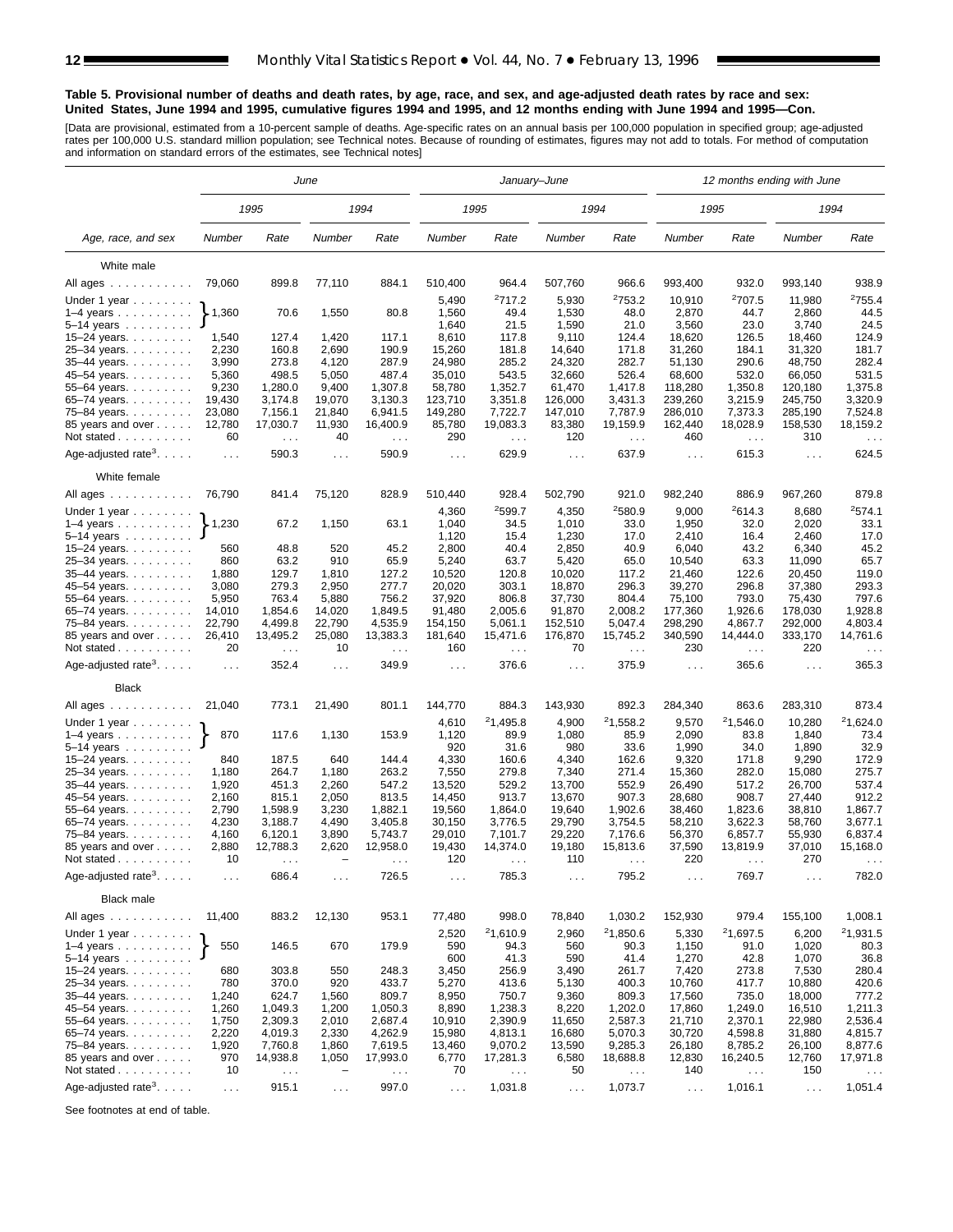#### **Table 5. Provisional number of deaths and death rates, by age, race, and sex, and age-adjusted death rates by race and sex: United States, June 1994 and 1995, cumulative figures 1994 and 1995, and 12 months ending with June 1994 and 1995—Con.**

[Data are provisional, estimated from a 10-percent sample of deaths. Age-specific rates on an annual basis per 100,000 population in specified group; age-adjusted<br>rates per 100,000 U.S. standard million population; see Tec

|                                                                                                                                     |                                          |                                                    | June                                     |                                                        |                                                                | January-June                                                           |                                                                |                                                                        | 12 months ending with June                                         |                                                                        |                                                                    |                                                                        |  |  |
|-------------------------------------------------------------------------------------------------------------------------------------|------------------------------------------|----------------------------------------------------|------------------------------------------|--------------------------------------------------------|----------------------------------------------------------------|------------------------------------------------------------------------|----------------------------------------------------------------|------------------------------------------------------------------------|--------------------------------------------------------------------|------------------------------------------------------------------------|--------------------------------------------------------------------|------------------------------------------------------------------------|--|--|
|                                                                                                                                     |                                          | 1995                                               |                                          | 1994                                                   |                                                                | 1995                                                                   |                                                                | 1994                                                                   |                                                                    | 1995                                                                   |                                                                    | 1994                                                                   |  |  |
| Age, race, and sex                                                                                                                  | Number                                   | Rate                                               | <b>Number</b>                            | Rate                                                   | Number                                                         | Rate                                                                   | <b>Number</b>                                                  | Rate                                                                   | <b>Number</b>                                                      | Rate                                                                   | Number                                                             | Rate                                                                   |  |  |
| <b>Black female</b>                                                                                                                 |                                          |                                                    |                                          |                                                        |                                                                |                                                                        |                                                                |                                                                        |                                                                    |                                                                        |                                                                    |                                                                        |  |  |
| All ages                                                                                                                            | 9,640                                    | 673.7                                              | 9,360                                    | 663.9                                                  | 67,290                                                         | 781.9                                                                  | 65,090                                                         | 767.7                                                                  | 131,420                                                            | 759.2                                                                  | 128,210                                                            | 752.0                                                                  |  |  |
| Under 1 year $\eta$<br>1–4 years $\}$<br>5-14 years<br>15-24 years.<br>25-34 years.<br>35-44 years.<br>45-54 years.<br>55-64 years. | 320<br>160<br>400<br>680<br>890<br>1,040 | 87.8<br>71.4<br>170.3<br>299.6<br>614.2<br>1,053.6 | 460<br>100<br>260<br>700<br>850<br>1,220 | 127.0<br>$\star$<br>110.1<br>317.7<br>617.0<br>1,260.0 | 2,090<br>530<br>320<br>880<br>2,270<br>4,570<br>5,560<br>8,650 | 21,377.3<br>87.1<br>22.3<br>66.0<br>160.5<br>335.6<br>642.4<br>1,457.6 | 1,940<br>520<br>390<br>860<br>2,220<br>4,340<br>5,450<br>7,990 | 21,251.1<br>86.3<br>27.7<br>63.6<br>155.6<br>329.0<br>661.6<br>1,371.7 | 4,240<br>940<br>720<br>1,900<br>4.600<br>8,930<br>10,810<br>16,750 | 21,390.2<br>76.5<br>25.0<br>70.0<br>160.2<br>326.7<br>626.3<br>1,404.0 | 4,080<br>820<br>830<br>1,760<br>4,200<br>8,700<br>10,920<br>15,830 | 21,307.7<br>66.3<br>29.3<br>65.5<br>145.7<br>328.1<br>663.8<br>1,350.7 |  |  |
| 65-74 years.<br>75-84 years.<br>85 years and over                                                                                   | 2,010<br>2,230<br>1,910                  | 2,596.1<br>5,158.1<br>11,917.1                     | 2.160<br>2,040<br>1,580                  | 2,798.7<br>4.709.7<br>10,984.8                         | 14,170<br>15,540<br>12,650                                     | 3,038.5<br>5.971.5<br>13,186.5                                         | 13,120<br>15,630<br>12,600                                     | 2,824.7<br>5,995.5<br>14,651.1                                         | 27,490<br>30,190<br>24,750                                         | 2,927.6<br>5.761.5<br>12,823.8                                         | 26,870<br>29,830<br>24,250                                         | 2,870.7<br>5,692.7<br>14,017.3                                         |  |  |
| Not stated<br>Age-adjusted rate <sup>3</sup> . $\ldots$ .                                                                           | $\cdots$                                 | $\sim$ $\sim$ $\sim$<br>506.3                      | $\cdots$                                 | $\sim$ $\sim$ $\sim$<br>520.7                          | 50<br>$\sim$ $\sim$ $\sim$                                     | $\sim$ $\sim$ $\sim$<br>595.0                                          | 60<br>$\sim$ $\sim$ $\sim$                                     | $\sim$ $\sim$ $\sim$<br>581.3                                          | 80<br>$\sim$ $\sim$ $\sim$                                         | $\sim$ $\sim$ $\sim$<br>578.2                                          | 120<br>$\cdots$                                                    | $\cdots$<br>573.5                                                      |  |  |

<sup>1</sup>Includes races other than white and black.

2Death rates ''under 1 year'' (based on population estimates) differ from infant mortality rates (based on live births); see table 9 for infant mortality rates.

3For method of computation, see Technical notes.

NOTES: Figures include all revisions received from the States. Cumulative and 12-month figures for the current year reflect revisions received for previous months, and figures for earlier years may differ from those previously published. Data include adjustments for New Jersey and New York City, which are not included in the sample for June 1995.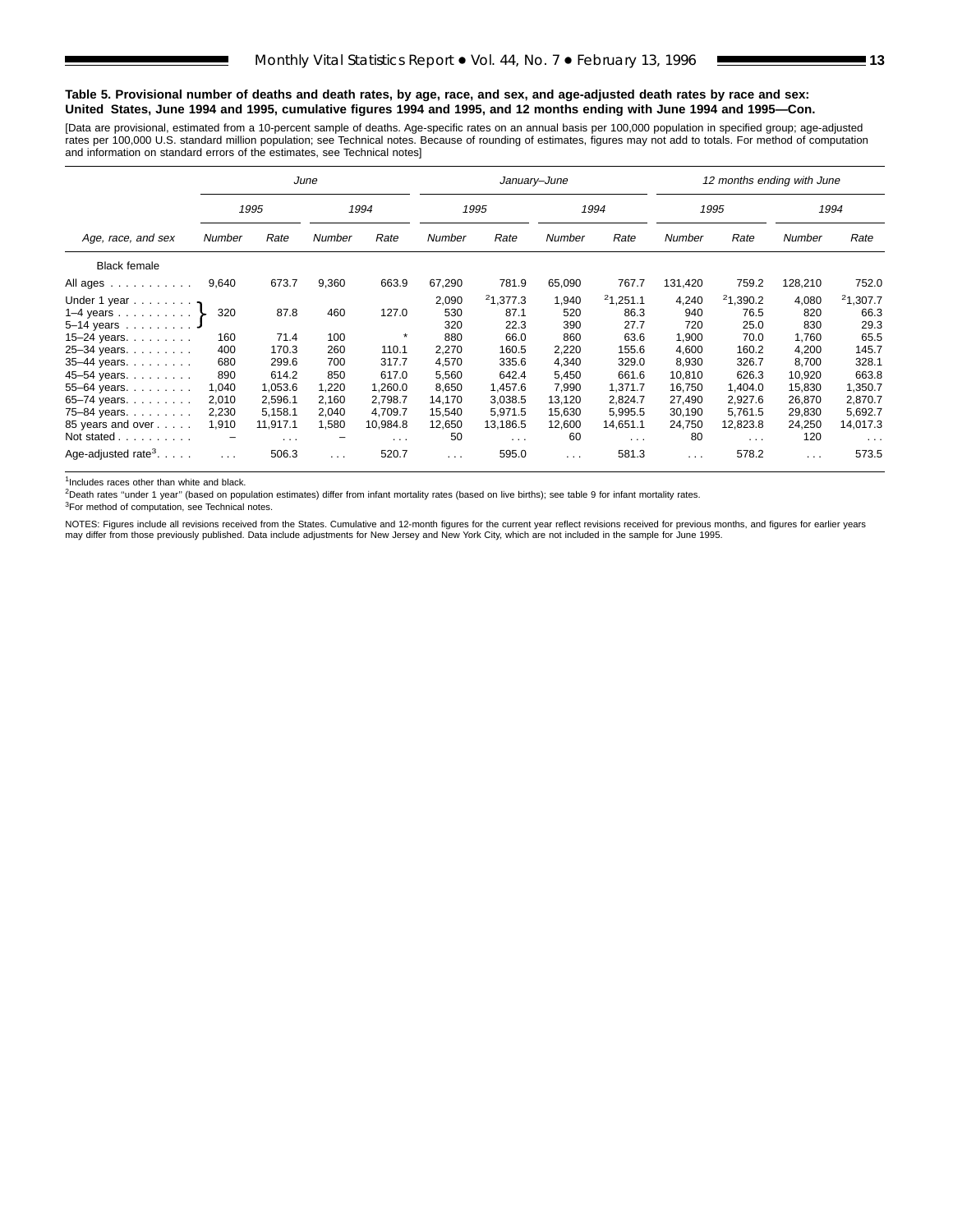#### Table 6. Provisional number of deaths and death rates for 72 selected causes and Human immunodeficiency virus infection: United States, June 1994 and 1995, cumulative figures 1994 and 1995, and 12 months ending with June 1994 and 1995

**14**

[Data are provisional, estimated from <sup>a</sup> 10-percent sample of deaths. Rates on an annual basis per 100,000 estimated population. Because of rounding of estimates, figures may not add to totals. For method of computation and information on standard errors of the estimates, see Technical notes. For explanation of asterisks preceding cause-of-death category numbers, see Technical notes]

|                                                                                         | June          |       |                          |       | January-June |       |           |       |                          |         | 12 months ending with June |            |
|-----------------------------------------------------------------------------------------|---------------|-------|--------------------------|-------|--------------|-------|-----------|-------|--------------------------|---------|----------------------------|------------|
|                                                                                         | 1995          |       | 1994                     |       | 1995         |       | 1994      |       | 1995                     |         | 1994                       |            |
| Cause of death (Ninth Revision, International Classification of Diseases, 1975)         | <b>Number</b> | Rate  | Number                   | Rate  | Number       | Rate  | Number    | Rate  | Number                   | Rate    | Number                     | Rate       |
|                                                                                         | 180,000       | 834.6 | 176,000                  | 824.4 | 1,185,000    | 912.0 | 1,172,000 | 909.7 | 2,299,000                | 878.6   | 2,279,000                  | 878.8      |
|                                                                                         |               |       |                          |       |              |       | 10        |       |                          |         | 10                         |            |
|                                                                                         | 70            |       | 40                       |       | 310          | 0.2   | 410       | 0.3   | 650                      | 0.2     | 670                        | 0.3        |
|                                                                                         | 40            |       | 110                      | 0.5   | 720          | 0.5   | 780       | 0.6   | 1.400                    | 0.5     | 1,430                      | 0.6        |
|                                                                                         | 30            |       | 80                       |       | 530          | 0.4   | 620       | 0.5   | 1,000                    | 0.4     | 1,140                      | 0.4        |
|                                                                                         | 10            |       | 30                       |       | 190          | 0.1   | 160       | 0.1   | 390                      | 0.1     | 290                        | 0.1        |
|                                                                                         |               |       |                          |       |              |       | 20        |       |                          |         | 20                         |            |
|                                                                                         | $\sim$        |       | $\overline{\phantom{0}}$ |       | 10           |       |           |       | 10                       |         |                            |            |
|                                                                                         | 60            |       | 40                       |       | 230          | 0.2   | 170       | 0.1   | 360                      | 0.1     | 280                        | 0.1        |
|                                                                                         | 1,610         | 7.5   | 1,330                    | 6.2   | 11,210       | 8.6   | 10,550    | 8.2   | 20,560                   | 7.9     | 20,740                     | 8.0        |
|                                                                                         |               |       |                          |       |              |       |           |       |                          |         |                            |            |
|                                                                                         |               |       |                          |       |              |       | 10        |       | $\overline{\phantom{a}}$ | $\star$ | 10                         |            |
|                                                                                         | 290           | 1.3   | 240                      | 1.1   | 1,730        | 1.3   | 1,310     | 1.0   | 3,230                    | 1.2     | 2,540                      | 1.0        |
|                                                                                         | 20            |       | 10                       |       | 100          |       | 70        |       | 130                      | 0.0     | 150                        | 0.1        |
| All other infectious and parasitic                                                      |               |       |                          |       |              |       |           |       |                          |         |                            |            |
| diseases $1.$ 001–003,005,020–032,037,039–041,*042–*044,046–054,056–066,071–088,098–139 | 3,460         | 16.0  | 3,500                    | 16.3  | 24,220       | 18.6  | 22,480    | 17.4  | 48,520                   | 18.5    | 44,930                     | 17.3       |
| Malignant neoplasms, including neoplasms of lymphatic and hematopoietic tissues 140–208 | 43,560        | 201.8 | 43,000                   | 200.9 | 267,680      | 206.0 | 265,890   | 206.3 | 540,340                  | 206.5   | 534,610                    | 206.1      |
|                                                                                         | 730           | 3.4   | 550                      | 2.6   | 4,200        | 3.2   | 3,770     | 2.9   | 8,180                    | 3.1     | 7,920                      | 3.1        |
| Malignant neoplasms of digestive organs and peritoneum150–159                           | 10,320        | 47.8  | 9,850                    | 46.0  | 62,160       | 47.8  | 62,040    | 48.1  | 127,030                  | 48.6    | 125,440                    | 48.4       |
|                                                                                         | 12,530        | 58.1  | 11,870                   | 55.4  | 77,140       | 59.3  | 75,470    | 58.6  | 155,650                  | 59.5    | 153,270                    | 59.1       |
|                                                                                         | 3,530         | 16.4  | 3.500                    | 16.3  | 21.960       | 16.9  | 21,870    | 17.0  | 44,220                   | 16.9    | 44.200                     | 17.0       |
|                                                                                         | 4,840         | 22.4  | 5,330                    | 24.9  | 30,320       | 23.3  | 30,610    | 23.7  | 61,660                   | 23.6    | 60,900                     | 23.5       |
|                                                                                         | 1,810         | 8.4   | 1,670                    | 7.8   | 11,920       | 9.2   | 11,260    | 8.7   | 22,580                   | 8.6     | 22,440                     | 8.7        |
|                                                                                         | 5.170         | 24.0  | 5.910                    | 27.6  | 32.430       | 24.9  | 33,820    | 26.2  | 66.100                   | 25.3    | 67.640                     | 26.1       |
|                                                                                         | 1.600         | 7.4   | 1.480                    | 6.9   | 9.830        | 7.6   | 9,970     | 7.7   | 19.840                   | 7.6     | 19.260                     | 7.4        |
| Other malignant neoplasms of lymphatic and hematopoietic tissues.<br>$. \, .200 - 203$  | 3.030         | 14.0  | 2,830                    | 13.2  | 17,710       | 13.6  | 17,090    | 13.3  | 35,080                   | 13.4    | 33,540                     | 12.9       |
| Benign neoplasms, carcinoma in situ, and neoplasms of uncertain behavior and            |               |       |                          |       |              |       |           |       |                          |         |                            |            |
|                                                                                         | 730           | 3.4   | 570                      | 2.7   | 4.630        | 3.6   | 3.880     | 3.0   | 8.430                    | 3.2     | 7.930                      | 3.1        |
|                                                                                         | 4.500         | 20.8  | 4.190                    | 19.6  | 30.330       | 23.3  | 28.350    | 22.0  | 57,250                   | 21.9    | 54,860                     | 21.2       |
|                                                                                         | 190           | 0.9   | 270                      | 1.3   | 1,850        | 1.4   | 1,630     | 1.3   | 3,410                    | 1.3     | 3,350                      | 1.3        |
|                                                                                         | 320           | 1.5   | 260                      | 1.2   | 2,230        | 1.7   | 1,980     | 1.5   | 4,400                    | 1.7     | 4,220                      | 1.6        |
|                                                                                         | 30            |       | 60                       |       | 440          | 0.3   | 550       | 0.4   | 830                      | 0.3     | 940                        | 0.4        |
|                                                                                         | 72,300        | 335.0 | 72,380                   | 338.1 | 489,200      | 376.4 | 489,180   | 379.6 | 939,200                  | 359.0   | 939,730                    | 362.3      |
|                                                                                         | 55,540        | 257.3 | 56,640                   | 264.6 | 379,040      | 291.7 | 380,910   | 295.6 | 728,870                  | 278.6   | 734,310                    | 283.1      |
| Rheumatic fever and rheumatic heart disease390-398                                      | 320           | 1.5   | 500                      | 2.3   | 2,650        | 2.0   | 3,010     | 2.3   | 5,160                    | 2.0     | 5,650                      | 2.2        |
|                                                                                         | 1,930         | 8.9   | 1,650                    | 7.7   | 12,330       | 9.5   | 12,050    | 9.3   | 24,060                   | 9.2     | 22,900                     | 8.8        |
|                                                                                         | 130           | 0.6   | 200                      | 0.9   | 1,310        | 1.0   | 1,040     | 0.8   | 2,470                    | 0.9     | 2,170                      | 0.8        |
|                                                                                         | 35,920        | 166.4 | 37,760                   | 176.4 | 248,040      | 190.9 | 252,220   | 195.7 | 477,960                  | 182.7   | 484,360                    | 186.7      |
|                                                                                         | 16,650        | 77.1  | 17,370                   | 81.1  | 113,360      | 87.2  | 118,180   | 91.7  | 220,300                  | 84.2    | 227,700                    | 87.8       |
|                                                                                         | 190           | 0.9   | 130                      | 0.6   | 1,340        | 1.0   | 1,280     | 1.0   | 2,740                    | 1.0     | 2,750                      | 1.1        |
| Old myocardial infarction and other forms of                                            | 40            |       | 60                       |       | 350          | 0.3   | 460       | 0.4   | 800                      | 0.3     | 830                        | 0.3        |
|                                                                                         | 19.040        | 88.2  | 20.200                   | 94.4  | 132.980      | 102.3 | 132.300   | 102.7 | 254.120                  | 97.1    | 253.070                    | 97.6       |
|                                                                                         | 1.340         | 6.2   | 890                      | 4.1   | 8.150        | 6.3   | 7,170     | 5.6   | 15,480                   | 5.9     | 14,250                     | 5.5        |
|                                                                                         | 15,890        | 73.6  |                          | 73.1  | 106,550      | 82.0  | 105,430   | 81.8  | 203,740                  | 77.9    | 204,980                    | 79.0       |
|                                                                                         | 1.040         | 4.8   | 15,640<br>730            | 3.4   |              | 5.1   | 5.630     | 4.4   |                          | 4.5     |                            | 4.1        |
|                                                                                         |               |       |                          |       | 6.600        |       |           |       | 11.740                   |         | 10.740                     |            |
|                                                                                         | 12,370        | 57.3  | 11.660                   | 54.5  | 81.330       | 62.6  | 79.430    | 61.6  | 155,840                  | 59.6    | 151.010                    | 58.2       |
|                                                                                         | 1.660         | 7.7   | 1.400                    | 6.5   | 11.110       | 8.5   | 10.640    | 8.2   | 21.580                   | 8.2     | 20.460                     | 7.9<br>6.0 |
| Cerebral thrombosis and unspecified occlusion of cerebral arteries 434.0,434.9          | 970           | 4.5   | 1.160                    | 5.4   | 7,150        | 5.5   | 7,850     | 6.1   | 14,280                   | 5.5     | 15,500                     |            |
|                                                                                         | 60            |       | 80                       |       | 270          | 0.2   | 490       | 0.4   | 710                      | 0.3     | 700                        | 0.3        |

See footnotes at end of table.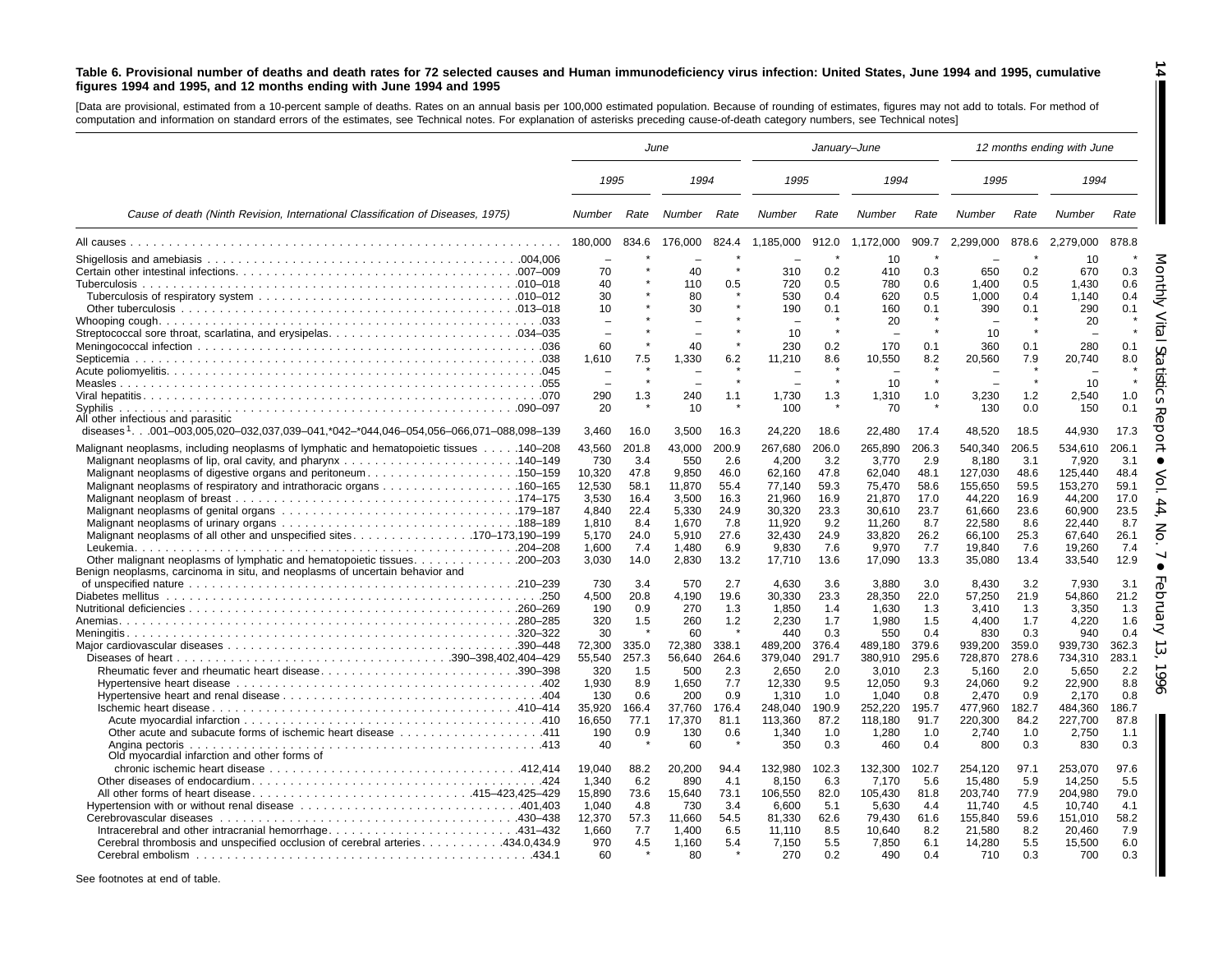#### Table 6. Provisional number of deaths and death rates for 72 selected causes and Human immunodeficiency virus infection: United States, June 1994 and 1995, cumulative figures 1994 and 1995, and 12 months ending with June 1994 and 1995-Con.

[Data are provisional, estimated from <sup>a</sup> 10-percent sample of deaths. Rates on an annual basis per 100,000 estimated population. Because of rounding of estimates, figures may not add to totals. For method of computation and information on standard errors of the estimates, see Technical notes. For explanation of asterisks preceding cause-of-death category numbers, see Technical notes]

|                                                                                                                                                    | June                                                   |                            | January-June                          |                                   |                                                          |                                   |                                             |                                    | 12 months ending with June                    |                                   |                                               |                                    |
|----------------------------------------------------------------------------------------------------------------------------------------------------|--------------------------------------------------------|----------------------------|---------------------------------------|-----------------------------------|----------------------------------------------------------|-----------------------------------|---------------------------------------------|------------------------------------|-----------------------------------------------|-----------------------------------|-----------------------------------------------|------------------------------------|
|                                                                                                                                                    | 1995                                                   |                            | 1994                                  |                                   | 1995                                                     |                                   | 1994                                        |                                    | 1995                                          |                                   | 1994                                          |                                    |
| Cause of death (Ninth Revision, International Classification of Diseases, 1975)                                                                    | Number                                                 | Rate                       | Number                                | Rate                              | Number                                                   | Rate                              | Number                                      | Rate                               | Number                                        | Rate                              | Number                                        | Rate                               |
| All other and late effects of cerebrovascular diseases 430,433,435–438<br>Atherosclerosis                                                          | 9.670<br>1.390<br>1,970                                | 44.8<br>6.4<br>9.1         | 9.010<br>1.190<br>2,150               | 42.1<br>5.5<br>10.0               | 62.800<br>8.880<br>13,340                                | 48.3<br>6.8<br>10.3               | 60.450<br>9,350<br>13,860                   | 46.9<br>7.2<br>10.8                | 119.270<br>16.950<br>25,810                   | 45.6<br>6.5<br>9.9                | 114.350<br>17.400<br>26,280                   | 44.1<br>6.7<br>10.1                |
|                                                                                                                                                    | 40<br>5.440<br>5,440<br>$\sim$                         | 25.2<br>25.2<br>37.9       | 40<br>5.490<br>5,440<br>50            | $\star$<br>25.6<br>25.4<br>*      | 370<br>45.240<br>44,840<br>400                           | 0.3<br>34.8<br>34.5<br>0.3        | 410<br>47.780<br>46,550<br>1,230            | 0.3<br>37.1<br>36.1<br>1.0<br>43.1 | 490<br>79.290<br>78,870<br>420                | 0.2<br>30.3<br>30.1<br>0.2        | 600<br>82.680<br>81.210<br>1,470              | 0.2<br>31.9<br>31.3<br>0.6<br>38.8 |
| Chronic obstructive pulmonary disease and allied conditions 490–496<br>Other chronic obstructive pulmonary diseases and allied conditions. 494–496 | 8.170<br>220<br>1.440<br>450<br>6,050                  | 1.0<br>6.7<br>2.1<br>28.0  | 7.100<br>200<br>1.270<br>370<br>5,270 | 33.2<br>0.9<br>5.9<br>1.7<br>24.6 | 57.220<br>1,710<br>9.910<br>3,030<br>42,560              | 44.0<br>1.3<br>7.6<br>2.3<br>32.7 | 55,580<br>2,010<br>9.260<br>2,830<br>41,490 | 1.5<br>7.2<br>2.2<br>32.2          | 102.800<br>3,310<br>17.880<br>5,410<br>76,190 | 39.3<br>1.3<br>6.8<br>2.1<br>29.1 | 100.650<br>3,590<br>17.210<br>4,960<br>74,890 | 1.4<br>6.6<br>1.9<br>28.9          |
| Hernia of abdominal cavity and intestinal obstruction without                                                                                      | 370<br>30                                              | 1.7                        | 540<br>60                             | 2.5<br>$\star$                    | 3,080<br>220                                             | 2.4<br>0.2                        | 3,330<br>150                                | 2.6<br>0.1                         | 5,760<br>390                                  | 2.2<br>0.1                        | 5,890<br>340                                  | 2.3<br>0.1                         |
|                                                                                                                                                    | 580<br>2,070<br>170<br>1,940<br>10                     | 2.7<br>9.6<br>0.8<br>9.0   | 520<br>2,130<br>200<br>1,770<br>20    | 2.4<br>9.9<br>0.9<br>8.3          | 3,320<br>12,980<br>1.360<br>13,440<br>130                | 2.5<br>10.0<br>1.0<br>10.3<br>0.1 | 2,960<br>12,840<br>1.360<br>12,710<br>150   | 2.3<br>9.9<br>1.0<br>9.9<br>0.1    | 6,320<br>25,800<br>2.600<br>25,420<br>220     | 2.4<br>9.9<br>1.0<br>9.7<br>0.1   | 5,910<br>25,400<br>2.670<br>24,000<br>320     | 2.3<br>9.8<br>1.0<br>9.3<br>0.1    |
| Chronic glomerulonephritis, nephritis and nephropathy, not specified as<br>Renal failure, disorders resulting from impaired renal function, and    | 90<br>1.840                                            | 8.5                        | 130<br>1.610                          | 0.6<br>7.5                        | 620<br>12.690                                            | 0.5<br>9.8                        | 800<br>11.770                               | 0.6<br>9.1                         | 1,430<br>23.770                               | 0.5<br>9.1                        | 1,540<br>22.140                               | 0.6<br>8.5                         |
|                                                                                                                                                    | 90<br>20                                               |                            | 50<br>10                              |                                   | 390<br>200                                               | 0.3<br>0.1                        | 550<br>190                                  | 0.4<br>0.1                         | 870<br>410                                    | 0.3<br>0.2                        | 1,030<br>400                                  | 0.4<br>0.2                         |
| Other complications of pregnancy, childbirth, and the puerperium 640–676                                                                           | 20<br>$\overline{\phantom{a}}$<br>20<br>1,060<br>1.140 | 4.9<br>5.3                 | 50<br>10<br>40<br>860<br>1.170        | $\star$<br>4.0<br>5.5             | 110<br>$\overline{\phantom{0}}$<br>110<br>5.900<br>6,650 | 0.1<br>0.1<br>4.5<br>5.1          | 170<br>50<br>120<br>5.470<br>7,020          | 0.1<br>0.1<br>4.2<br>5.4           | 280<br>10<br>270<br>12.000<br>13,810          | 0.1<br>0.1<br>4.6<br>5.3          | 310<br>80<br>230<br>11,330<br>15,060          | 0.1<br>0.1<br>4.4<br>5.8           |
| Birth trauma, intrauterine hypoxia, birth asphyxia, and                                                                                            | 200<br>940<br>2,860<br>16,630                          | 0.9<br>4.4<br>13.2<br>77.1 | 210<br>960<br>3,180<br>15,120         | 1.0<br>4.5<br>14.9<br>70.6        | 940<br>5.710<br>20,690<br>109,330                        | 0.7<br>4.4<br>15.9<br>84.1        | 1,210<br>5.810<br>20,300<br>104,700         | 0.9<br>4.5<br>15.7<br>81.3         | 2,110<br>11.690<br>40,640<br>208,100          | 0.8<br>4.5<br>15.5<br>79.5        | 2.700<br>12.360<br>39,220<br>201,240          | 1.0<br>4.8<br>15.1<br>77.6         |
| All other accidents and adverse effectsE800-E807,E826-E949                                                                                         | 7,540<br>3.570<br>3,960                                | 34.9<br>16.5<br>18.3       | 7.400<br>3.540<br>3,860               | 34.6<br>16.5<br>18.0              | 42,310<br>19.830<br>22,480                               | 32.5<br>15.2<br>17.3              | 42,130<br>19.250<br>22,880                  | 32.7<br>14.9<br>17.7               | 88,560<br>42.630<br>45,930                    | 33.8<br>16.3<br>17.6              | 89.110<br>41.850<br>47,260                    | 34.4<br>16.1<br>18.2               |
|                                                                                                                                                    | 2.670<br>1,820<br>280                                  | 12.4<br>8.4<br>1.3         | 2.830<br>1.800<br>180                 | 13.2<br>8.4<br>0.8                | 15.410<br>11,020<br>1,090                                | 11.8<br>8.5<br>0.8                | 15,290<br>11.460<br>1,110                   | 11.9<br>8.9<br>0.8                 | 30.690<br>23,250<br>2,430                     | 11.7<br>8.9<br>0.9                | 30.680<br>24.600<br>2,400                     | 11.8<br>9.5<br>0.9                 |
| Human immunodeficiency virus infection <sup>2</sup><br>.*042–*044                                                                                  | 2.960                                                  | 13.7                       | 2.970                                 | 13.9                              | 20,770                                                   | 16.0                              | 19,090                                      | 14.8                               | 41,990                                        | 16.0                              | 38,060                                        | 14.7                               |

1Includes data for deaths due to Human immunodeficiency virus infection (category numbers \*042-\*044) shown separately below; see Technical notes.

<sup>2</sup>Included in All other infectious and parasitic diseases shown above.

NOTES: Figures include all revisions received from the States. Cumulative and 12-month figures for the current year reflect revisions received for previous months, and figures for earlier years may differ from those previo adjustments for New Jersey and New York City, which are not included in the sample for June 1995.

**15**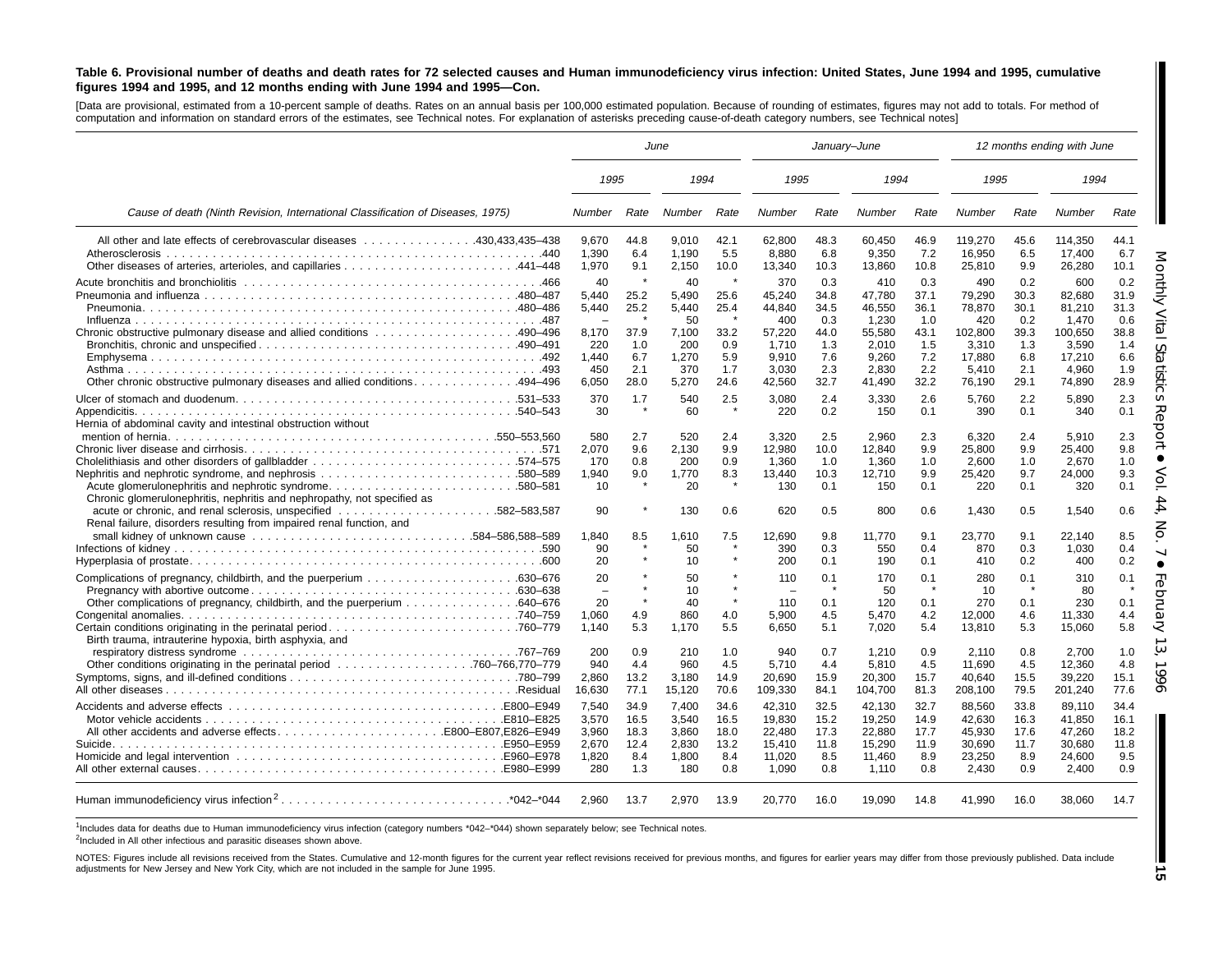#### Table 7. Provisional number of deaths and death rates for 16 selected subcategories of Malignant neoplasms, including neoplasms of lymphatic and hematopoietic tissues: United States, June 1994 and 1995, cumulative figures 1994 and 1995, and 12 months ending with June 1994 and 1995 <u>ිබ</u>

[Data are provisional, estimated from a 10-percent sample of deaths. Rates on an annual basis per 100,000 estimated population. Because of rounding of estimates, figures may not add to totals. For method of computation and information on standard errors of the estimates, see Technical notes]

|                                                                                                                                                                                       |                                                                                                |                                                                                        | June                                                                                             |                                                                                       | January-June                                                                                                   |                                                                                        |                                                                                                                |                                                                                        |                                                                                                                     |                                                                                        | 12 months ending with June                                                                                          |                                                                                        |
|---------------------------------------------------------------------------------------------------------------------------------------------------------------------------------------|------------------------------------------------------------------------------------------------|----------------------------------------------------------------------------------------|--------------------------------------------------------------------------------------------------|---------------------------------------------------------------------------------------|----------------------------------------------------------------------------------------------------------------|----------------------------------------------------------------------------------------|----------------------------------------------------------------------------------------------------------------|----------------------------------------------------------------------------------------|---------------------------------------------------------------------------------------------------------------------|----------------------------------------------------------------------------------------|---------------------------------------------------------------------------------------------------------------------|----------------------------------------------------------------------------------------|
|                                                                                                                                                                                       | 1995                                                                                           |                                                                                        | 1994                                                                                             |                                                                                       | 1995                                                                                                           |                                                                                        | 1994                                                                                                           |                                                                                        | 1995                                                                                                                |                                                                                        | 1994                                                                                                                |                                                                                        |
| Cause of death (Ninth Revision, International Classification of Diseases, 1975)                                                                                                       | Number                                                                                         | Rate                                                                                   | Number                                                                                           | Rate                                                                                  | Number                                                                                                         | Rate                                                                                   | Number                                                                                                         | Rate                                                                                   | Number                                                                                                              | Rate                                                                                   | Number                                                                                                              | Rate                                                                                   |
| Malignant neoplasms, including neoplasms of lymphatic and hematopoietic tissues <sup>1</sup> 140–208<br>Malignant neoplasms of colon, rectum, rectosigmoid junction, and anus 153,154 | 43,560<br>880<br>1,010<br>4,710<br>2,380<br>12,180<br>670<br>390<br>450<br>980<br>2,920<br>880 | 201.8<br>4.1<br>4.7<br>21.8<br>11.0<br>56.4<br>3.1<br>1.8<br>2.1<br>4.5<br>13.5<br>4.1 | 43,000<br>980<br>1,130<br>4,470<br>1,890<br>11,460<br>650<br>390<br>540<br>1,200<br>3,060<br>800 | 200.9<br>4.6<br>5.3<br>20.9<br>8.8<br>53.5<br>3.0<br>1.8<br>2.5<br>5.6<br>14.3<br>3.7 | 267.680<br>5,290<br>6.780<br>28,120<br>13,630<br>74.490<br>3,720<br>2,130<br>2,870<br>6.860<br>17,550<br>6.110 | 206.0<br>4.1<br>5.2<br>21.6<br>10.5<br>57.3<br>2.9<br>1.6<br>2.2<br>5.3<br>13.5<br>4.7 | 265,890<br>5,810<br>6,610<br>28,460<br>13,170<br>72,930<br>3,690<br>2,260<br>3,000<br>6,580<br>17,720<br>5,600 | 206.3<br>4.5<br>5.1<br>22.1<br>10.2<br>56.6<br>2.9<br>1.7<br>2.3<br>5.1<br>13.7<br>4.3 | 540,340<br>10,660<br>13,790<br>58,310<br>27,210<br>150,260<br>7,160<br>4,460<br>5,750<br>13,960<br>35,570<br>11,150 | 206.5<br>4.1<br>5.3<br>22.3<br>10.4<br>57.4<br>2.7<br>1.7<br>2.2<br>5.3<br>13.6<br>4.3 | 534,610<br>11,230<br>13,700<br>57,400<br>26,650<br>147,990<br>7,230<br>4,810<br>5,980<br>12,810<br>35,280<br>11,160 | 206.1<br>4.3<br>5.3<br>22.1<br>10.3<br>57.1<br>2.8<br>1.9<br>2.3<br>4.9<br>13.6<br>4.3 |
| 191,192. Malignant neoplasms of brain and other and unspecified parts of nervous system 191,192                                                                                       | 930<br>890<br>90<br>1,840<br>1,090                                                             | 4.3<br>4.1<br>8.5<br>5.0                                                               | 870<br>1.170<br>90<br>1,950<br>790                                                               | 4.1<br>5.5<br>9.1<br>3.7                                                              | 5,810<br>5,480<br>750<br>11,570<br>5,390                                                                       | 4.5<br>4.2<br>0.6<br>8.9<br>4.1                                                        | 5,650<br>5,830<br>730<br>11,270<br>5,100                                                                       | 4.4<br>4.5<br>0.6<br>8.7<br>4.0                                                        | 11,440<br>11,790<br>1,550<br>22,860<br>10,670                                                                       | 4.4<br>4.5<br>0.6<br>8.7<br>4.1                                                        | 11,280<br>11,340<br>1,480<br>22,130<br>9,930                                                                        | 4.3<br>4.4<br>0.6<br>8.5<br>3.8                                                        |

<sup>1</sup>Includes figures for subcategories not shown below.

NOTES: Figures include all revisions received from the States. Cumulative and 12-month figures for the current year reflect revisions received for previous months, and figures for earlier years may differ from those previo adjustments for New Jersey and New York City, which are not included in the sample for June 1995.

#### Table 8. Provisional number of deaths and death rates for Injury by firearms: United States, June 1994 and 1995, cumulative figures 1994 and 1995, and 12 months ending **with June 1994 and 1995**

[Data are provisional, estimated from a 10-percent sample of deaths. Rates on an annual basis per 100,000 estimated population. Because of rounding of estimates, figures may not add to totals. For method of computation and information on standard errors of the estimates, see Technical notes]

|                                                                                                                  | June                      |            |                           |                   |                              | January–June             |                              |                          | 12 months ending with June       |                          |                                  |                          |
|------------------------------------------------------------------------------------------------------------------|---------------------------|------------|---------------------------|-------------------|------------------------------|--------------------------|------------------------------|--------------------------|----------------------------------|--------------------------|----------------------------------|--------------------------|
|                                                                                                                  | 1995                      |            | 1994                      |                   | 1995                         |                          | 1994                         |                          | 1995                             |                          | 1994                             |                          |
| Cause of death (Ninth Revision, International Classification of Diseases, 1975)                                  | Number                    | Rate       | Number                    | Rate              | Number                       | Rate                     | Number                       | Rate                     | Number                           | Rate                     | Number                           | Rate                     |
|                                                                                                                  | 2.900                     | 13.4       | 3.360                     | 15.7              | 17.810                       | 13.7                     | 18.740                       | 14.5                     | 37.440                           | 14.3                     | 39,250                           | 15.1                     |
| E922. .<br>Injury by firearms, undetermined whether accidentally or purposely inflicted $\dots$<br>E985.0-E985.4 | 70<br>1.510<br>,310<br>20 | 7.0<br>6.1 | 160<br>.840<br>.340<br>30 | 0.7<br>8.6<br>6.3 | 600<br>9.250<br>7.820<br>140 | 0.5<br>7.1<br>6.0<br>0.1 | 700<br>9.750<br>8.180<br>110 | 0.5<br>7.6<br>6.4<br>0.1 | 1.450<br>18.880<br>16.780<br>320 | 0.6<br>7.2<br>6.4<br>0.1 | 1,530<br>19,620<br>17.800<br>310 | 0.6<br>7.6<br>6.9<br>0.1 |

NOTES: Figures include all revisions received from the States. Cumulative and 12-month figures for the current year reflect revisions received for previous months, and figures for earlier years may differ from those previo adjustments for New Jersey and New York City, which are not included in the sample for June 1995.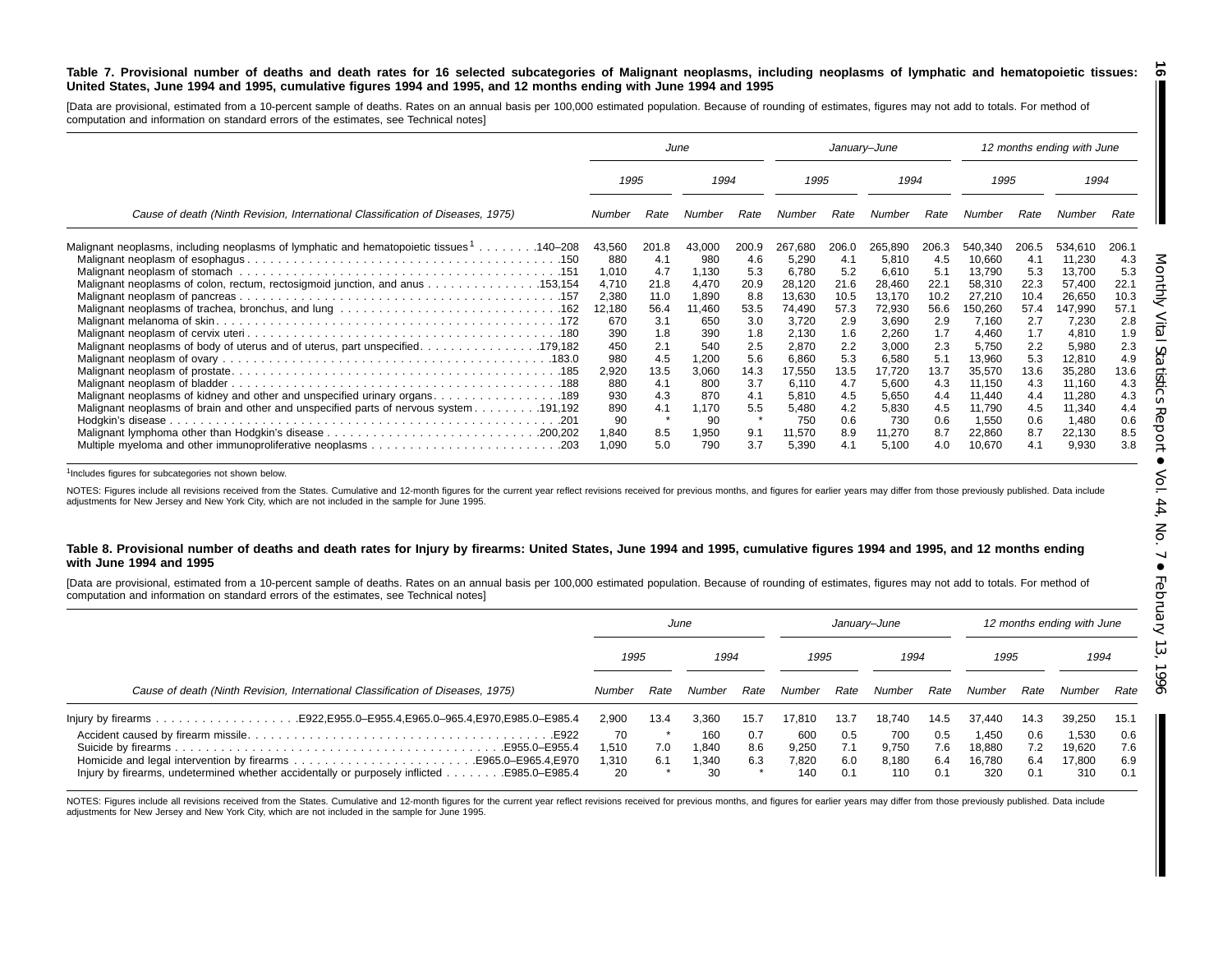#### Table 9. Provisional number of deaths under 1 year and infant mortality rates, by age and for 10 selected causes: United States, June 1994 and 1995, cumulative figures **1994 and 1995, and 12 months ending with June 1994 and 1995**

[Data are provisional, estimated from a 10-percent sample of deaths. Rates on an annual basis per 100,000 live births. Because of rounding of estimates, figures may not add to totals. For method of computation and information on standard errors of the estimates, see Technical notes]

|                                                                                         | June                                                           |                                                 |                                                                | January-June                                                |                                                                             |                                                                        |                                                                              | 12 months ending with June                                                     |                                                                                |                                                                              |                                                                                |                                                                                |
|-----------------------------------------------------------------------------------------|----------------------------------------------------------------|-------------------------------------------------|----------------------------------------------------------------|-------------------------------------------------------------|-----------------------------------------------------------------------------|------------------------------------------------------------------------|------------------------------------------------------------------------------|--------------------------------------------------------------------------------|--------------------------------------------------------------------------------|------------------------------------------------------------------------------|--------------------------------------------------------------------------------|--------------------------------------------------------------------------------|
|                                                                                         | 1995                                                           |                                                 | 1994                                                           |                                                             | 1995                                                                        |                                                                        | 1994                                                                         |                                                                                | 1995                                                                           |                                                                              | 1994                                                                           |                                                                                |
| Age and cause of death (Ninth Revision, International Classification of Diseases, 1975) | Number                                                         | Rate                                            | Number                                                         | Rate                                                        | Number                                                                      | Rate                                                                   | Number                                                                       | Rate                                                                           | Number                                                                         | Rate                                                                         | Number                                                                         | Rate                                                                           |
|                                                                                         | 2,400                                                          | 746.1                                           | 2,500                                                          | 786.5                                                       | 15,000                                                                      | 773.8                                                                  | 15,900                                                                       | 811.4                                                                          | 30,600                                                                         | 772.7                                                                        | 32,100                                                                         | 804.9                                                                          |
|                                                                                         | 1,540<br>850                                                   | 481.3<br>265.6                                  | 620, ا<br>920                                                  | 502.8<br>285.5                                              | 9,370<br>5,630                                                              | 482.9<br>290.1                                                         | 9,550<br>6,320                                                               | 488.4<br>323.2                                                                 | 19.470<br>11,060                                                               | 492.8<br>279.9                                                               | 20,590<br>11,520                                                               | 516.0<br>288.7                                                                 |
| .Residual                                                                               | 20<br>20<br>470<br>260<br>10<br>70<br>110<br>670<br>290<br>470 | 146.9<br>81.3<br>34.4<br>209.4<br>90.6<br>146.9 | 20<br>30<br>510<br>300<br>30<br>30<br>150<br>640<br>330<br>510 | 158.3<br>93.1<br>$\star$<br>46.6<br>198.6<br>102.4<br>158.3 | 120<br>210<br>3,250<br>1,850<br>70<br>250<br>580<br>3.770<br>1,690<br>3,200 | 6.2<br>10.8<br>167.5<br>95.3<br>12.9<br>29.9<br>194.3<br>87.7<br>164.9 | 110<br>300<br>3.170<br>1.970<br>130<br>220<br>850<br>3,690<br>1.910<br>3.520 | 5.6<br>15.3<br>162.1<br>100.7<br>6.6<br>11.3<br>43.5<br>188.7<br>97.7<br>180.0 | 270<br>360<br>6,850<br>3,740<br>150<br>590<br>1.300<br>7,800<br>3,390<br>6.070 | 6.8<br>9.1<br>173.4<br>94.7<br>3.8<br>14.9<br>32.9<br>197.4<br>85.8<br>153.6 | 220<br>450<br>6,620<br>4,060<br>200<br>540<br>1,920<br>8,070<br>3,860<br>6,200 | 5.5<br>11.3<br>165.9<br>101.7<br>5.0<br>13.5<br>48.1<br>202.2<br>96.7<br>155.4 |

NOTES: Figures include all revisions received from the States. Cumulative and 12-month figures for the current year reflect revisions received for previous months, and figures for earlier years may differ from those previo adjustments for New Jersey and New York City, which are not included in the sample for June 1995.

**17**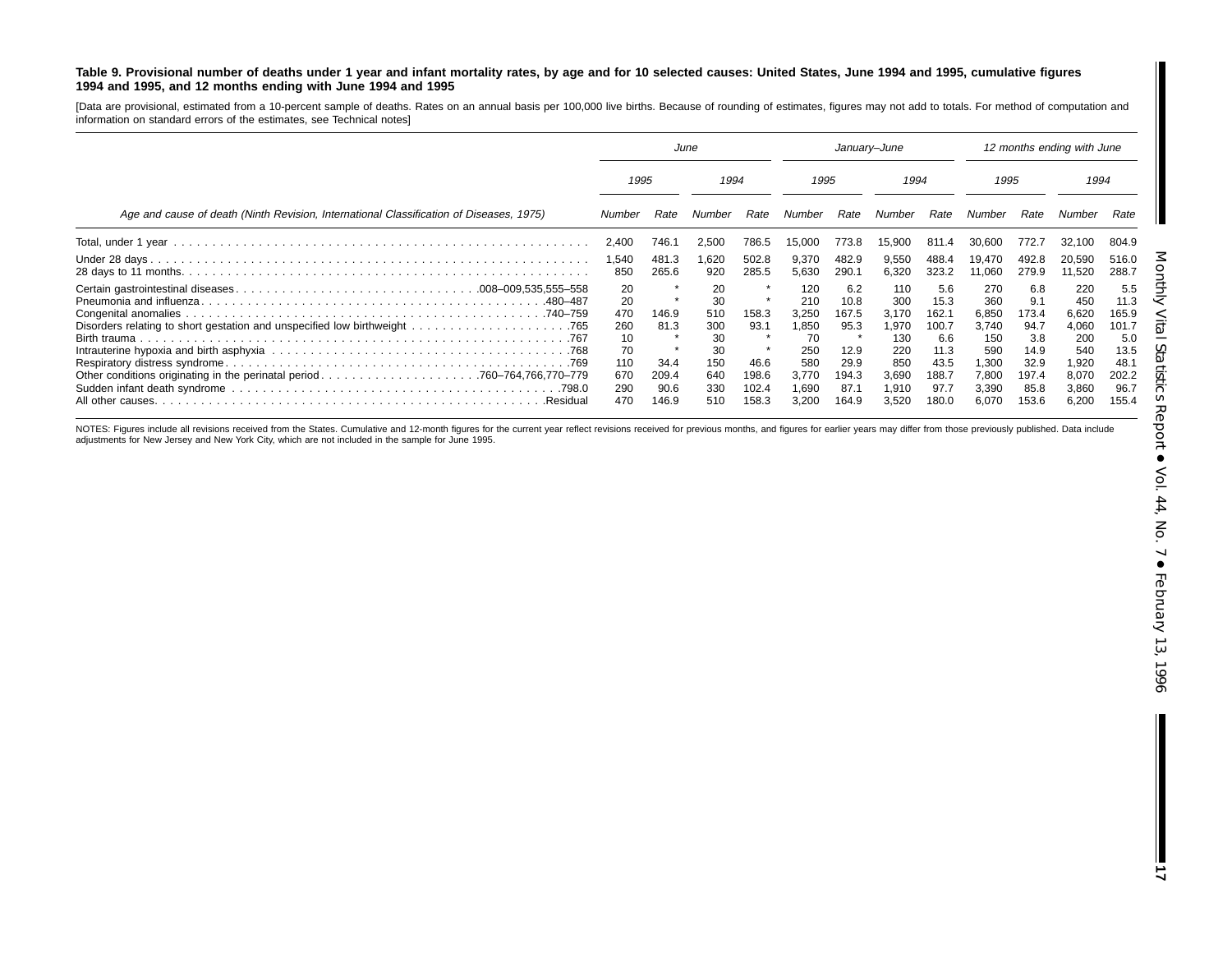# **Technical notes**

## **Nature and sources of data**

Data in this report are provisional unless otherwise specified and include only events occurring within the United States (50 States and the District of Columbia). Mortality data exclude fetal deaths. Data for the Commonwealth of Puerto Rico are not included in the U.S. totals.

Birth, death, and infant death figures in tables 2 and 4 for each State are estimates by State of residence. These estimates are derived by applying adjustment ratios to the actual counts of certificates for all events occurring in the State and received in registration offices during a 1-month period regardless of date of the event. The adjustment ratios for each data year represent the observed relationship between final State occurrence and residence figures for the three most recent years for which final data were available and are expressed as a single ratio for each State. As in previous years, monthly State marriage and divorce figures represent the actual count of all events occurring in the State (State of occurrence) that were received in the registration offices during the 1-month period. Delay in the receipt of certificates in a registration office may result in a low State figure for a given month followed by a high figure for the month(s) in which the delayed records are received. Data for previous months and cumulative data include revised figures received from the States.

Figures for births, deaths, and infant deaths for California in tables 2 and 4 contain adjustments for varying lengths of State reporting periods. Figures for Texas for all events shown in tables 2–4 also are adjusted for varying lengths of State reporting periods. The figures for both States are adjusted by the ratio between the number of days in the data month and the number of days in the State reporting period. The adjusted figures are included in the U.S. totals shown elsewhere in this report.

U.S. totals for births, deaths, and infant deaths are based on the State estimates by State of residence and, therefore, in effect, exclude events to nonresidents of the United States. Events to nonresidents of the United States are included in all marriage and divorce figures. The effect of excluding events to nonresidents from the U.S. totals is small.

# Provisional totals for the United States include estimates for State data shown as not available. Provisional totals for births and marriages for the entire United States include adjustments for observed differences between provisional and final monthly figures.

Divorce figures include reported annulments. The monthly national divorce estimate is obtained by multiplying the total for the reporting areas by the ratio observed between the most recent final annual divorce total for the United States and the provisional total for the reporting areas combined.

*Random variation*—Although the counts in this report are not subject to sampling variability (except the Current Mortality Sample), they may be affected by random variation. When the number of events is small and the probability of such an event is small, considerable caution must be observed in interpreting the data. Such infrequent events may be assumed to follow a Poisson probability distribution. For this distribution a simple approximation may be used to estimate the random variation as follows:

If *N* is the number of events in the population and *R* is the corresponding rate, the chances are 19 in 20 that

1. 
$$
N - 2\sqrt{N}
$$
 and  $N + 2\sqrt{N}$ 

covers the ''true'' number of events.

2. 
$$
R-2
$$
  $\frac{R}{\sqrt{N}}$  and  $R+2$   $\frac{R}{\sqrt{N}}$ 

covers the ''true'' rate.

If the rate  $R_1$  corresponding to  $N_1$ events is compared with the rate  $R_2$  corresponding to  $N_2$  events, the difference between the two rates may be regarded as statistically significant at the 0.05 level if it exceeds

$$
2\sqrt{\frac{R_1^2}{N_1} + \frac{R_2^2}{N_2}}
$$

Additional information on random variation in numbers of events, rates, and ratios may be found in the technical appendixes of *Vital Statistics of the United States, 1990, Volumes I and II.*

**Rates**

Rates are on an annual basis and, except for infant mortality rates, are per 1,000 or 100,000 estimated population residing in the United States. The populations used for computing these rates are furnished by the U.S. Bureau of the Census. Rates shown in this report beginning with 1992 were computed using populations based on the 1990 Census enumeration comparable to those used for final data. Monthly rates are based on populations estimated for the specific month. Year-to-date rates are averages of monthly rates that have been weighted by the number of days in the corresponding months. Rates for 12-month periods are the sum of events for the period per population estimated at the midpoint of the period.

Infant mortality rates are deaths under 1 year of age for the specified period (monthly, year-to-date, or 12-month period) per 1,000 or 100,000 live births. Births used for computing monthly and year-to-date infant mortality rates are adjusted for monthly variation in the number of births. Births used to compute 12-month rates do not contain this adjustment. Births used for computing infant mortality rates are not corrected for observed differences between provisional and final monthly figures as described earlier in ''Nature and sources of data.'' Because monthly infant mortality rates are based on relatively few events, they are highly variable. Therefore, comparisons of monthly infant mortality rates should be interpreted cautiously; see ''Random variation.''

Age-adjusted death rates are used to compare relative mortality risks across groups and over time. However, they should be viewed as constructs or indexes rather than as direct or actual measures of mortality risk. Statistically, they are weighted averages of the age-specific death rates, where the weights represent the fixed population proportions by age. See chapter 5 of an earlier report (1). The age-adjusted death rates presented in this report were computed by the direct method, that is, by applying age-specific death rates to the U.S. standard million population (2). See also chapter 10 of an earlier report (1). Age groups in table 5 were used to compute the age-adjusted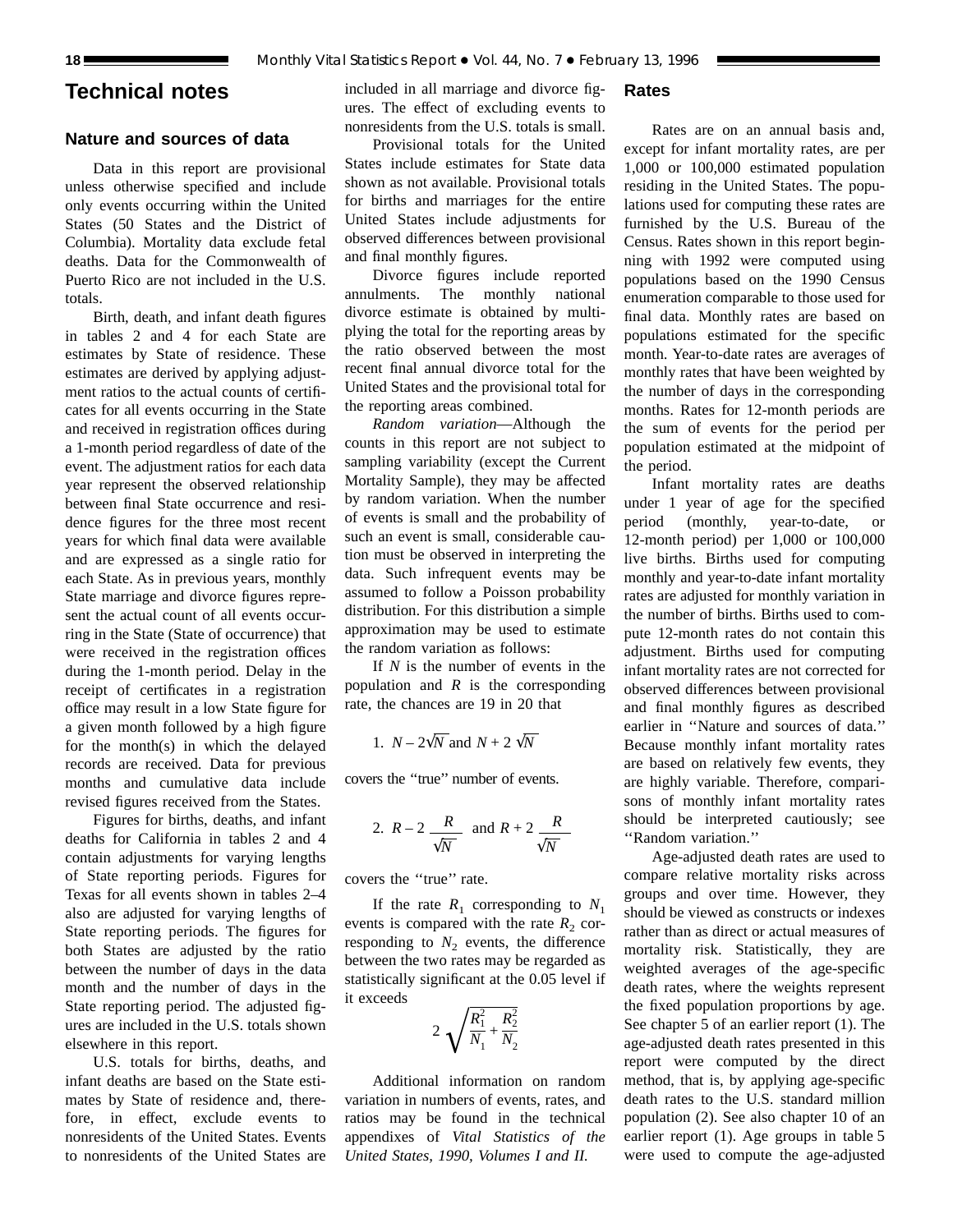rates shown in that table. It is important not to compare age-adjusted rates with crude rates.

## **Current Mortality Sample**

The Current Mortality Sample (CMS) is a 10-percent systematic sample of death certificates drawn each month after the certificates are counted in the State registration offices. Deaths and death rates for the United States by age, race, sex, and cause are estimated based on the sample. Because of the additional time required to select and process the certificates, data based on the CMS are published 1 month after publication of the U.S. and State counts. Complete information concerning the underlying cause of death sometimes is not available when the sample is drawn. As a result estimates based on sample counts for certain causes are biased. Correction for bias is not made in this report but is made in the annual summary (issue number 13 in this series) each year.

Estimated numbers of deaths based on the sample were proportionately adjusted to be consistent with estimates based on the count of death certificates received in State registration offices.

*HIV infection*—Beginning with data for 1987, the National Center for Health Statistics introduced category numbers \*042–\*044 for classifying and coding Human immunodeficiency virus (HIV) infection. The asterisks before the category numbers indicate that these codes

are not part of the *Ninth Revision, International Classification of Diseases.* Deaths classified to these categories are included in All other infectious and parasitic diseases in the List of 72 Selected Causes of Death and are also shown separately at the bottom of table 6.

*Sampling variability*—Because the estimates of deaths and death rates presented in this report with the exception of total deaths and deaths under 1 year are based on a sample of death certificates, they are subject to sampling variability. The estimated relative standard error in the following table is a measure of the

**Relative standard errors for estimated numbers of deaths from the Current Mortality Sample expressed as a percent of the estimate**

|                                                                                                                 | Relative standard error<br>of estimate (as percent)                                         |                                                                                                   |  |  |  |  |  |  |
|-----------------------------------------------------------------------------------------------------------------|---------------------------------------------------------------------------------------------|---------------------------------------------------------------------------------------------------|--|--|--|--|--|--|
| <b>Estimated number</b><br>of deaths                                                                            | 170,000<br>estimated<br>deaths<br>each month                                                | 2,000,000<br>estimated<br>deaths<br>each year                                                     |  |  |  |  |  |  |
| 10.<br>20<br>50.<br>100<br>200<br>500<br>1.000<br>2,000<br>5.000<br>$10,000$<br>$20,000$<br>50,000<br>$100,000$ | 94.9<br>67.1<br>42.4<br>30.0<br>212<br>13.4<br>9.5<br>6.7<br>42<br>2.9<br>2.0<br>1.1<br>0.6 | 94.9<br>67.1<br>424<br>30.0<br>21.2<br>13.4<br>9.5<br>67<br>42<br>3.0<br>2.1<br>1.3<br>0.9<br>0.6 |  |  |  |  |  |  |
| $200,000$<br>$500,000$<br>1,000,000<br>.                                                                        |                                                                                             | 04<br>0 2                                                                                         |  |  |  |  |  |  |

sampling error of the estimated number of deaths (or of the estimated death rate) expressed as a percent of the estimate. The first column refers to monthly estimates; the second to annual; cumulative year-to-date totals fall between the two.

The chances are about 2 in 3 that the percent difference between an estimate and the result of a complete count is less than the percent shown. The chances are about 19 in 20 that the percent difference is less than twice the percent shown. A figure based on 100 or fewer estimated deaths has a relative standard error of 30 percent or more and is, therefore, considered unreliable. A rate based on 100 or fewer estimated deaths has been replaced by an asterisk.

Unless otherwise specified comparisons made in the text between death rates based on the CMS were statistically significant at the 0.05 level of significance. Lack of comment in the text about any two rates does not mean that the difference was tested and found not to be significant at this level.

## **References**

1. Feinleib M, Zarate AO, eds. Reconsidering age adjustment procedures: Workshop proceedings. National Center for Health Statistics. Vital Health Stat 4(29). 1992.

2. Grove RD, Hetzel AM. Vital statistics rates in the United States, 1940–1960. Public Health Service. Washington: National Center for Health Statistics. 1968.